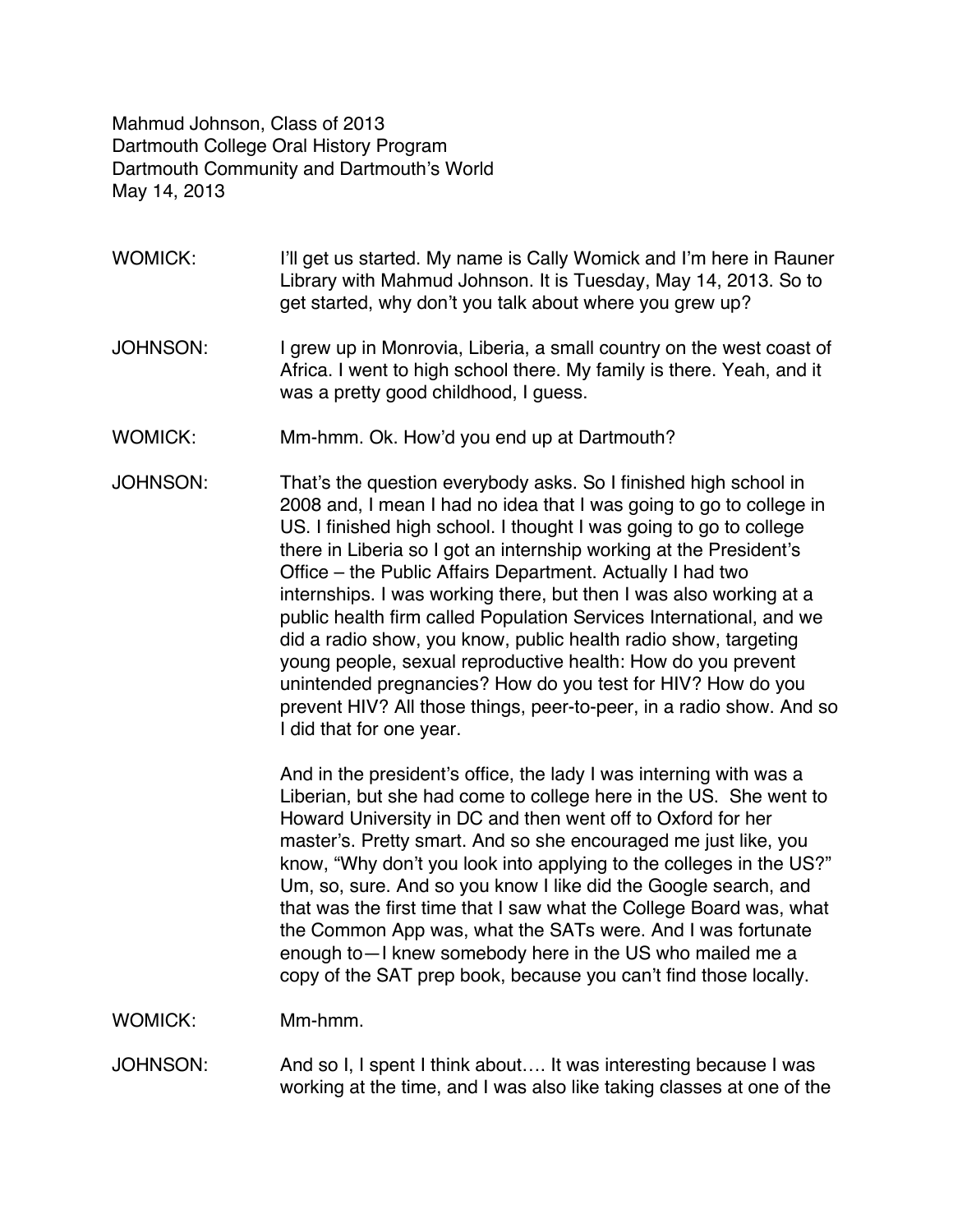local universities. And so had to go to work, and then go home, go to bed early, and then wake up around like 3 A.M. and like study until the morning for the SATs. So that was like my routine—

## WOMICK: Woah.

JOHNSON: For I think two or three months. And did the SATs. And the lady who was my boss, Robtel Pailey, she was an English major in the local college. And so she was a really good writer. And so she would like help me. You know, sort of how do you structure an essay? What exactly do you want to say? And all those things. So I got a lot of help from her. And took the SATs. And eventually I applied to a number of schools, after I'd applied to, you know, most of the schools that I wanted to apply to. Uh, one issue for me was the application fees. So it's like, are there any colleges out there that have fee waivers or don't require application fees? And I did a Google search and then found that Dartmouth was one of them. So I was like, I might as well apply to this one and see what it is. At the time I didn't know what Ivy League was. I didn't know what Dartmouth was and all that stuff. And, you know, I applied. Um, after I had applied and was waiting to hear back, I was like, okay, you know what—I'm gonna do more research on these schools that I've applied to. [Laughter]

> And, obviously it's counterintuitive. Most people do research before they apply; I did research after I applied. And so that was when I started emailing, and I saw, oh, wow! This is actually a really good school. So I really—to be honest I really didn't expect to get in. In fact, when I got in.... So you know, they send our acceptances.... By the time they send out acceptances on March—the last day in March—at 5 P.M. EST, which is like 9 P.M. in Liberia at the time. I did not have Internet at home. So I waited for the next day to check it, which is on April  $1<sup>st</sup>$ . So when I checked it on April  $1<sup>st</sup>$ , I thought it was like an April Fool's joke. [Laughter.] I was waiting for that email to say, okay, you know you've been tricked, but I didn't see it.

A couple of days later I got a letter in the mail. And one of the admissions officers here had actually been working a lot in Ghana, which is close to Liberia. And he was kind enough to write, to like send a handwritten note to say, you know, "Congratulations! I've done a lot of work in Ghana, and I'm really interested in hearing more about your story. Let me know if you have any questions. Here's the phone number." That was like what sold me on Dartmouth, of course, in addition to the financial aid.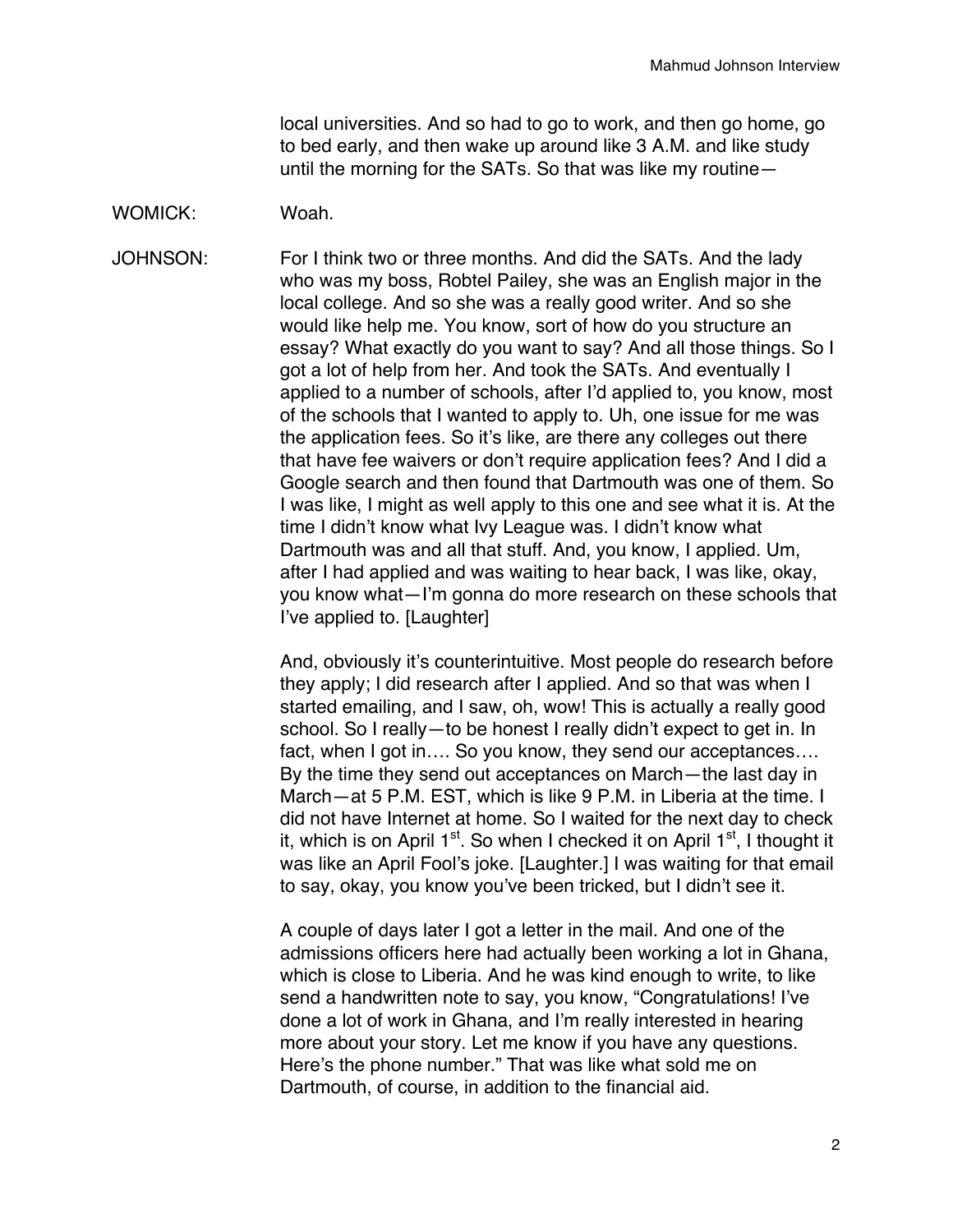## WOMICK: That's really cool.

JOHNSON: Yeah.

WOMICK: So the first time you saw Dartmouth was when you came?

JOHNSON: That's when I came for DOC trips.

- WOMICK: Uh-huh.
- JOHNSON: Um, it was interesting because like back home, you know, American movies are huge in Liberia. So you watch the movies and see New York and San Francisco and the high-rise buildings and stuff. And, you know, you get to Hanover, and it's like, "Well, where are we?" Where are the buildings and stuff? So that was an interesting—but yeah, that was the first time.

I just remember people…. I remember very clearly the first day I arrived, um, people being very nice. I remember like somebody…I had two people literally walk me to my room holding my bags and taking me into my room and then taking me to get food and all that. And it was just a very, um, a very nice welcome, especially for somebody who had never been to the US before. I was—I didn't quite know what to expect. It was nice to see that people were very welcoming and, you know, very warm. Yeah.

WOMICK: So then, what was freshman fall like?

JOHNSON: Freshman fall was interesting. Um, it was extremely intense. This was—so I mean I'd always done well in school. Academics wasn't really a problem for me. But coming here to Dartmouth was a whole different story. Man, it was like…. You know, back when I was studying I mean like a few hours a day. Here it's like…. I always— First of all, I had never done…. So freshman fall I was taking calculus class and my writing class. And then decided to take a computer science class when I'd never done computer science before. And I went to an open house and, they were like, "even if you don't have any programming experience, you can do this stuff." And this class literally had homework assignments due every day of class.

> So in addition to like, you know, spending a lot of time on my writing class, I was like always in the computer lab. And then I had never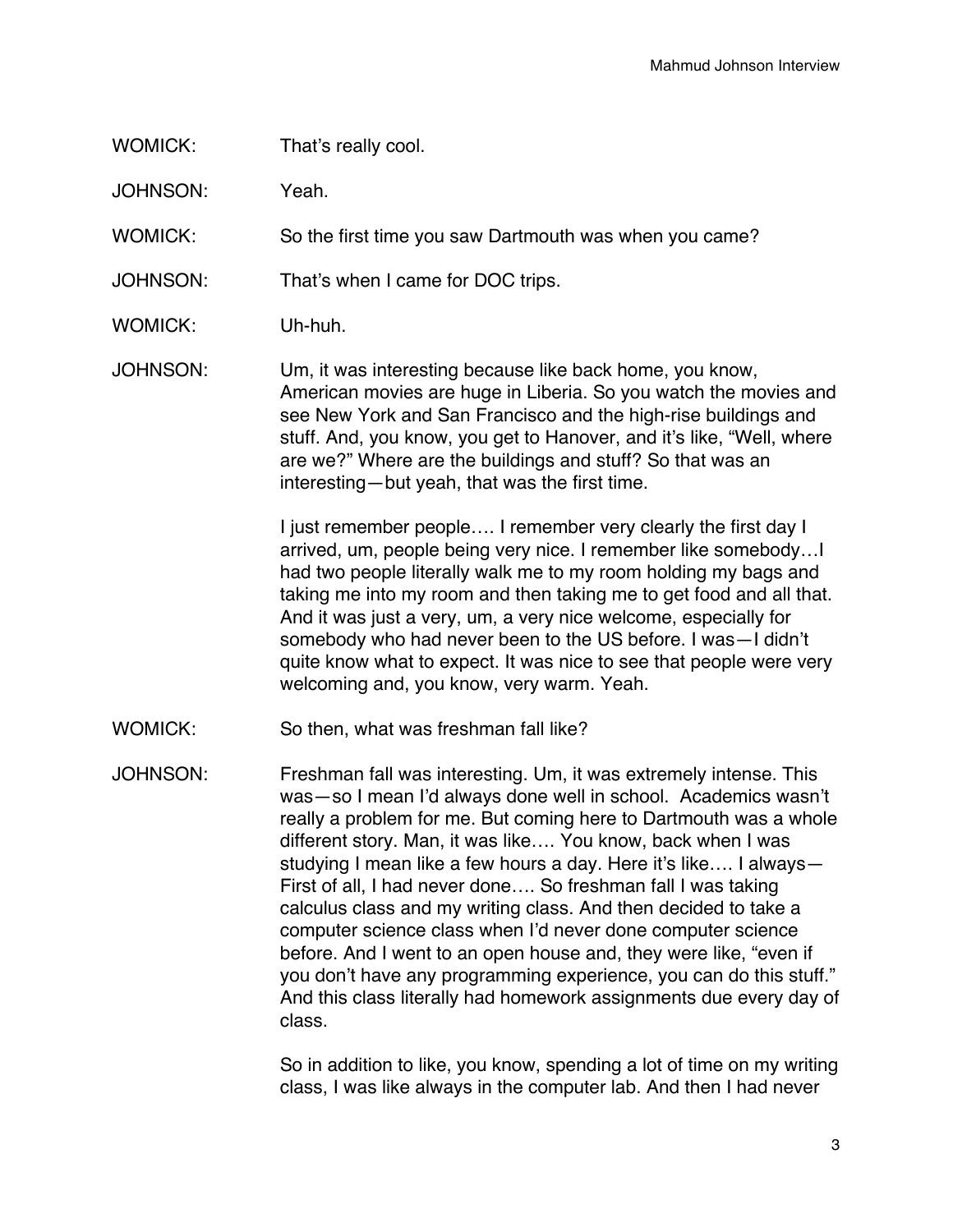done calculus before. So, you know, I was like doing calculus. So it was just extremely crazy, you know, trying to get adjusted to, sort of… what—how do you take notes? Back home teachers would give you the notes. I'd never had to, you know, see teachers just like do dictation or whatever and then you have to like write your notes down.

So getting adjusted to that. Also, learning how to write in academic, you know, style. That is not something that I'd done a lot in high school. So, you know, getting used to that as well was a challenge. So academically…it did—I mean eventually it turned out great, but it took a while for me to get adjusted to what's expected of the students here. And how do you prepare for class?

Socially, one of the best experiences—It was probably one of the best classes I've taken here at Dartmouth was my writing class. It was Writing 2/3 with Professor Karen Gocsik…is this class with 16 international students. There's not a single American student in the class. Um, and I just remember that class as being one of the places that really challenged me to think in very different ways. The class—all writing classes have some theme to it. This class was sort of like borderline philosophy, religion, that kind of stuff. So we would read Milan Kandera. We would read Dostoevsky. We would read… what's his name? *The Antichrist* [Nietzsche]. What's the guy?

- WOMICK: Oh! Yeah, I know what you're talking about.
- JOHNSON: That one. So it was very controversial. It was one of those things where like I remember I would read it, I would go home and read this stuff and, you know, would have a certain interpretation to it. Then I would come to class, and almost everybody around the table would have a different interpretation. Like some people had grown up in countries where they hadn't even heard of Jesus Christ. So, you know, that's a whole different story right there. And one thing that…. I think something that I'd always known but not explicitly, was the fact that not everybody thinks the same way. And that may seem like a simple thought, but it really is profound, if you think about it.

Because if you could have 15 or 16 kids in this room and each and every person could have a different interpretation of this, all that tells me is that the way I interpret it might be a function of where I grew up, or you know, what I've experienced so far. That doesn't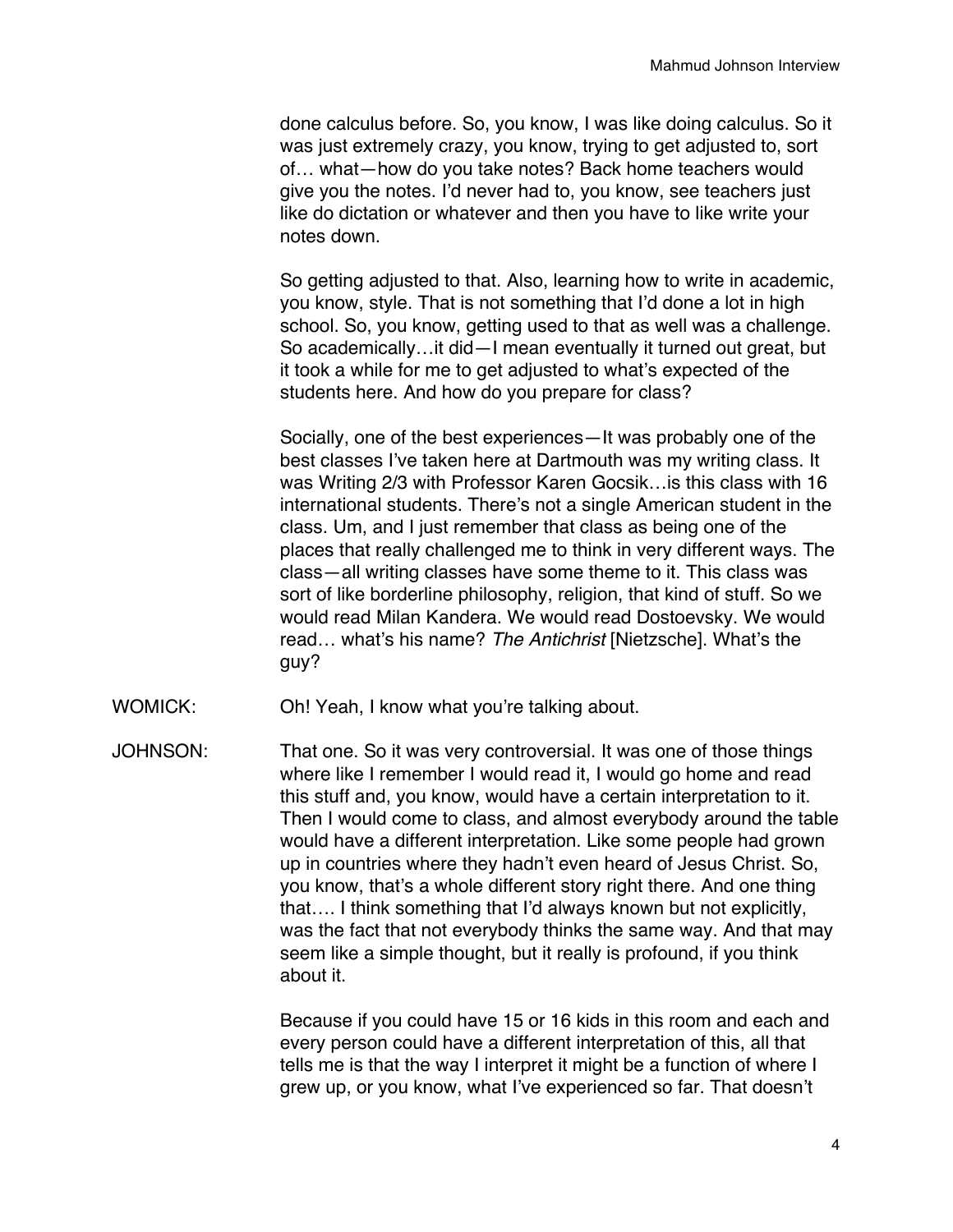necessarily mean that it's true, you know. There are also other people who have had different experiences and will see things in different ways. And so even though it's important for me to voice what I think, it's equally important for me to be able to listen to what other people think because that's how you learn, you know. So if you have a picture of what the world is, if you understand how other people approach problems as well. And that's something I think I've tried to take with me as I've gone along, you know.

- WOMICK: That's really great. How did the rest of freshman year go?
- JOHNSON: The rest of freshman year was, um… academically it was good. I think one of the… One of the most tremendous experiences I've had here at Dartmouth in general was my freshman summer. So I mean I'd come in here and had access to all these resources. You know, you have teachers responding to you at 2 A.M. You have a library that has like millions of books. You have people incredibly devoted to, you know, your personal growth. And I just remember being incredibly privileged. It was like, you know, *why am I here? I mean I'm not the most talented Liberian. I'm not the smartest person. Why am I here?* And it just got me thinking about sort of how opportune I am, and how there are so many people back home who wouldn't even dream of this kind of opportunity. Um, so what I decided to do—and I mean looking at my own family background education in my family, on my father's side, is just something that happened like one generation ago.

So my grandfather had never been to school before; my grandmother had never been to school before. And my father and his brother were the only two people in the family…I think that they had—I don't even remember how many uncles and aunts I have; probably over 20. But they are the only two who finished college. And my father did pretty well in his career, and my uncle also did pretty well. And now here I am. So at the time, combining this incredible privilege that I thought I had here at Dartmouth with sort of how I saw my family evolve, it occurred to me that, in my view, I think the best way that you can really lift somebody out of poverty or, you know—if you were to use the word empower—quoteunquote "empower" somebody, I think that would be through education.

So during my freshman year I worked with folks at the Dickey Center to design a proposal to address the problem of low school enrollment in the country; the fact that at the time I think it was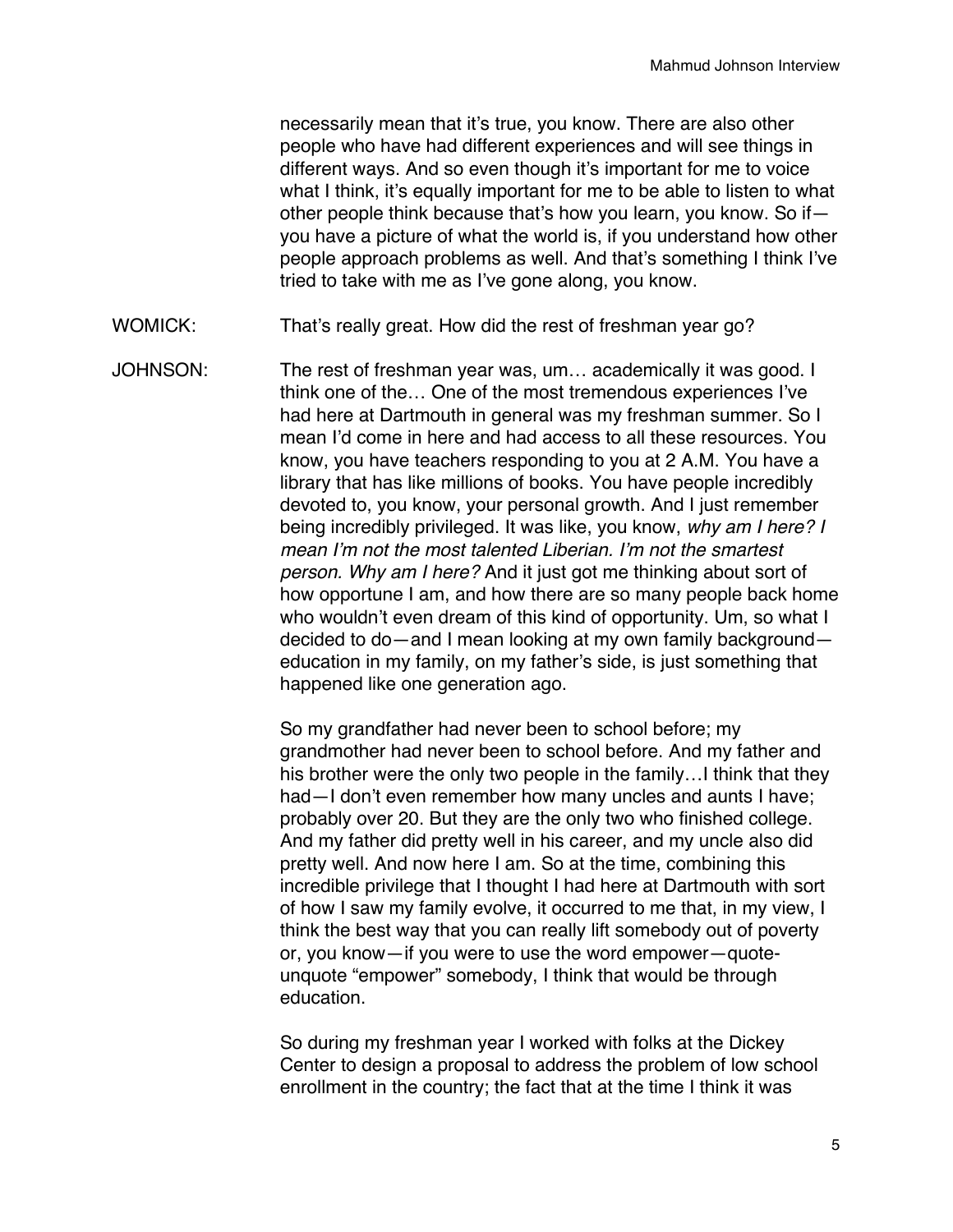about 37 percent of kids who should have been in school were actually enrolled in school. We have a free compulsory primary education policy. But even those schools that are nominally tuitionfree, the kids still have to buy books and shoes and all those things they couldn't afford. So I applied through the Dickey Center for the Davis Projects for Peace grant and got a \$10,000 grant to go back to Liberia where we started a mini-organization working in lowincome communities with young men who had either dropped out of school or had never been to school before. So these were kids who were 12, 13, 14-years old who had never been to a classroom.

And we ran a seven-week summer camp. Basically give them a sense of, one, what does it mean to be a student? But then also what do you do with an education? So like the first part of it was like, you know, coming to school on time. I mean we had classes, and you had to like come at a certain time, you know. But then we also had what we called a speakers' series, which I thought was one of the parts that the kids really appreciated and learned a lot from. We had an opportunity to invite these really influential people who you would normally hear on the radio reading newspapers, we were able to get them to come in, you know, take some time off work to come in and just hang out with these young men, and say you know, talk to them: You know here's my story, here's how I grew up, here are my challenges and failures. Here's what I do now. To get a sense of, you know, what education does—to put a picture on what education means. And the fact that there's not a single path. They can do so many different things with an education. That was part of it.

The other part, as I said earlier, was more personal growth and development. So we had like an arts program, we had like a sports program, we had a sort of so-called… a life skills program personal hygiene and reproductive health and all those things. And after a seven-week period, we asked each and every one of them: Do you want to go to school? And they all said yes, for very different reasons. One of the kids in the program said, "You know I want to be a soccer player. And when I get to that stage I want to be able to the read contracts before I sign my name on them." So they were all very different. Somebody else wants to be a president and all those things. So it was very nice to see these kids who were coming in with very little idea about it, you know, what it means to be educated. And also very little faith in themselves because that way they could aspire to be something they hadn't seen anybody in the community become. So we had that program and then basically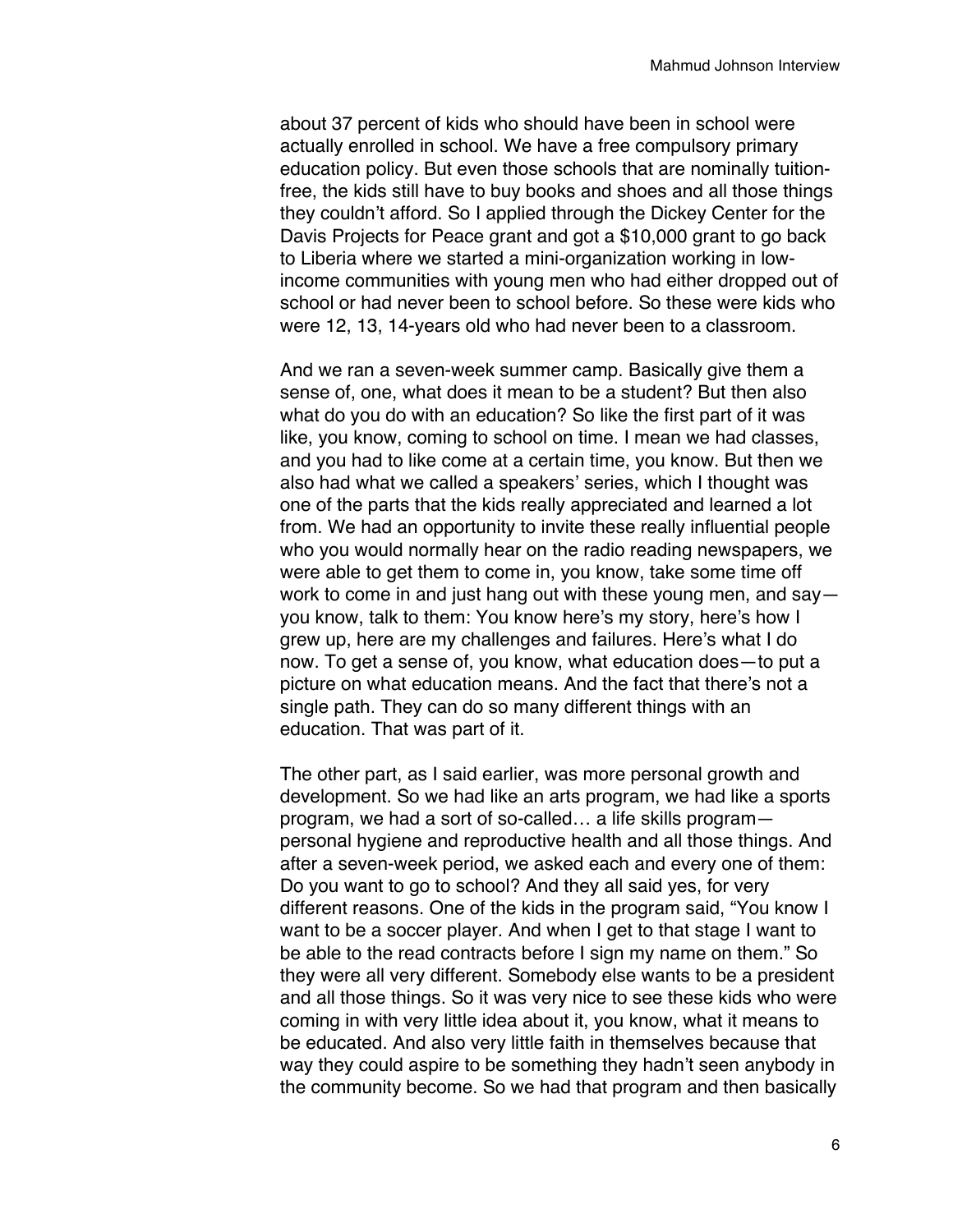we provided scholarships for them all to go to school, full tuition paid. So that was, I think, one of the highlights of my freshman year…of my four years at Dartmouth in general, I think. Yeah.

- WOMICK: Wow. That's so cool!
- JOHNSON: Thank you.

WOMICK: And then you came back your sophomore year?

JOHNSON: Then I came for sophomore year. Sophomore year I decided to…. Because I mean freshman year I'd done a lot of traveling as well. Um, I decided just, to, you know, to take a break, I think. So to some degree when I was coming to college, I had forgotten, sort of the advice that my former boss gave me. It was like, Mahmud, you've done a lot here in Liberia. You've been involved in a lot of stuff. When you go to college, just be a student. And I think to some degree, you know, that sort of got lost on me my freshman year when I was involved in way too much stuff.

> And so my sophomore year I decided to take a break and just, like, cultivate a normal life, you know. Be like a normal student, if you will, and not be involved in everything. So sophomore year was just, you know, sort of mellowing down and building relationships with friends, hanging out. And, you know, and finding out more about myself as a person. Because I think what happened was that to some degree I think this identity formed around me where it's like, "oh, he does this, and he does that." And it wasn't about who I am. It was about what I did.

- WOMICK: Mm-hmm.
- JOHNSON: And I didn't really like that, because I'm a very spontaneous person naturally. I'm just the kind of person who likes to hang out and like, laugh, and you know, be goofy. And it was very easy for me to do that at home because, I don't know why, but like, you know, what I did outside of the home was not… like didn't transfer to how people perceived me in my home. So it was very natural. So I thought that thing would happen here, but it didn't. Um, where like it was very awkward to have conversations with people because people saw me as being a certain person, which I wasn't. So I decided like, you know, sort of, yes, remove myself from that image, if you will. And just have the courage or create the space around me that would allow me to just, you know, be myself.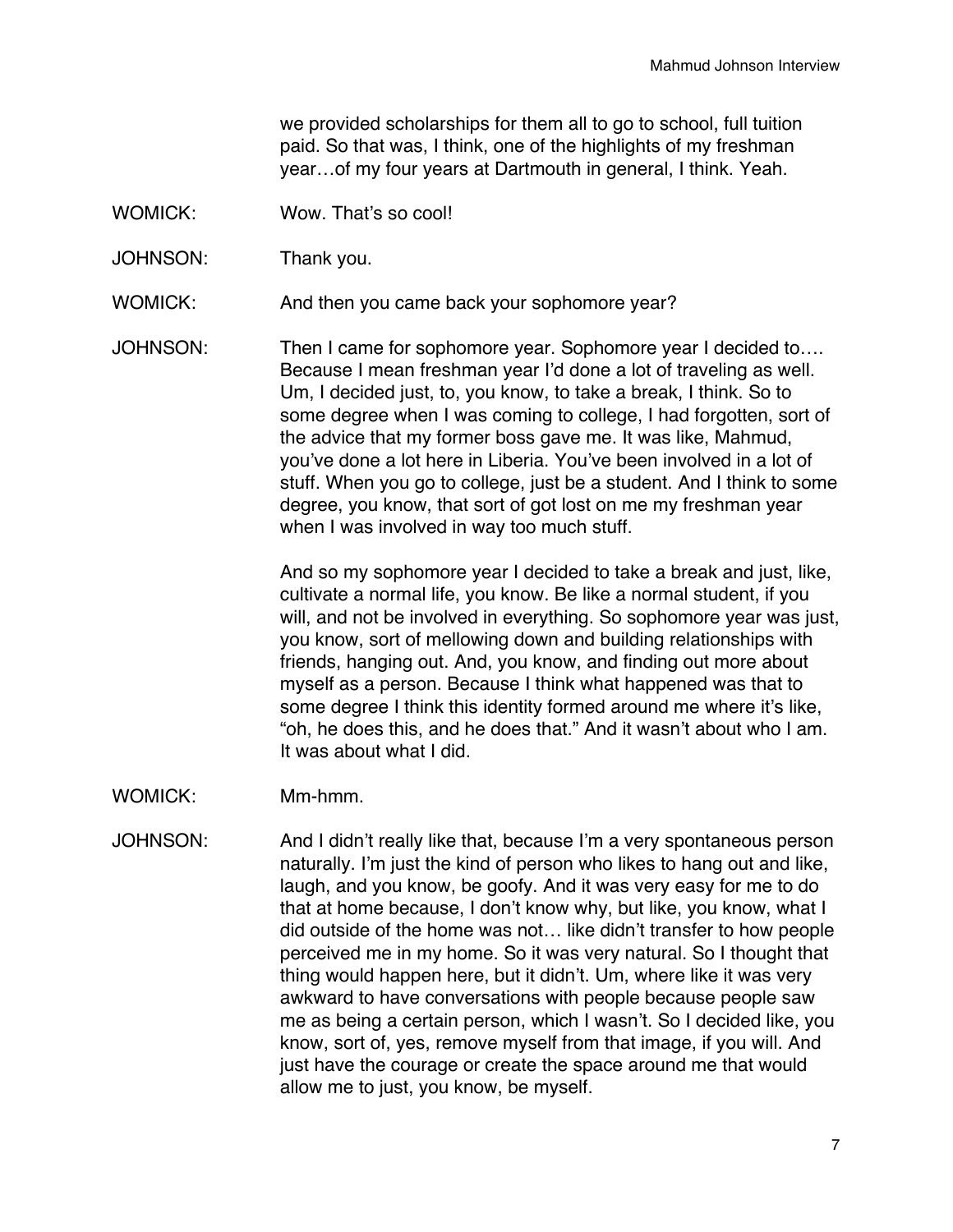- WOMICK: Mm-hmm. So who did you hang out with and where did you meet the people who became your friends?
- JOHNSON: My freshman writing class was one of the places. I mean it was one of those classes where we all suffered through the class together. We would like pull all-nighters two or three times a week. Because we were all international students, most of the students in the class—it was their first time writing in English. They hadn't written English in high school. Maybe only for SATs. So like writing was a challenge to most people—so we suffered through the class. I think that was the only class—well, one of two classes I've taken here at Dartmouth—that really cultivated an environment of like family and friendship, you know. We all became really good friends, and we had dinner together all the time. So that was one of the places where some of my friends came from. Also my freshman floor was very diverse. There were a lot of American students, but also a lot of international students.

And so it became interesting because we all depended on each other. Like for example, seeing snow for the first time, I mean, oh! Like what do I do with this? [Laughter] I remember when it snowed the first time, freshman year; we were all very excited. I think for most of us it was the first time seeing snow. So we went out sledding and doing all that. So I think, you know…. I think if I got um… There were international students who were there who didn't know a lot about American culture and American students who were very interested in learning about other people's cultures. This created a…. Plus, you know, we had a really awesome UGA. This created this mix where we really like, you know, clicked, bonded with each other. And we did a lot of things together. So those were the people that became my closest friends. Um, yeah.

- WOMICK: Wonderful! Junior year?
- JOHNSON: Junior year—um, what did I do my junior year? Things have gone by so fast. Junior year I was on campus, you know. In terms of stuff I did on campus it was more within the African community. So initially I was vice president for Students for Africa, and then I became co-president. And we really focused on, um, I guess, informing Dartmouth students about what's happening in Africa now. Because I think for most of the classes I've taken in government and in other departments, there tends to be this emphasis on Africa in the 1970's and Africa in the 1980's, when it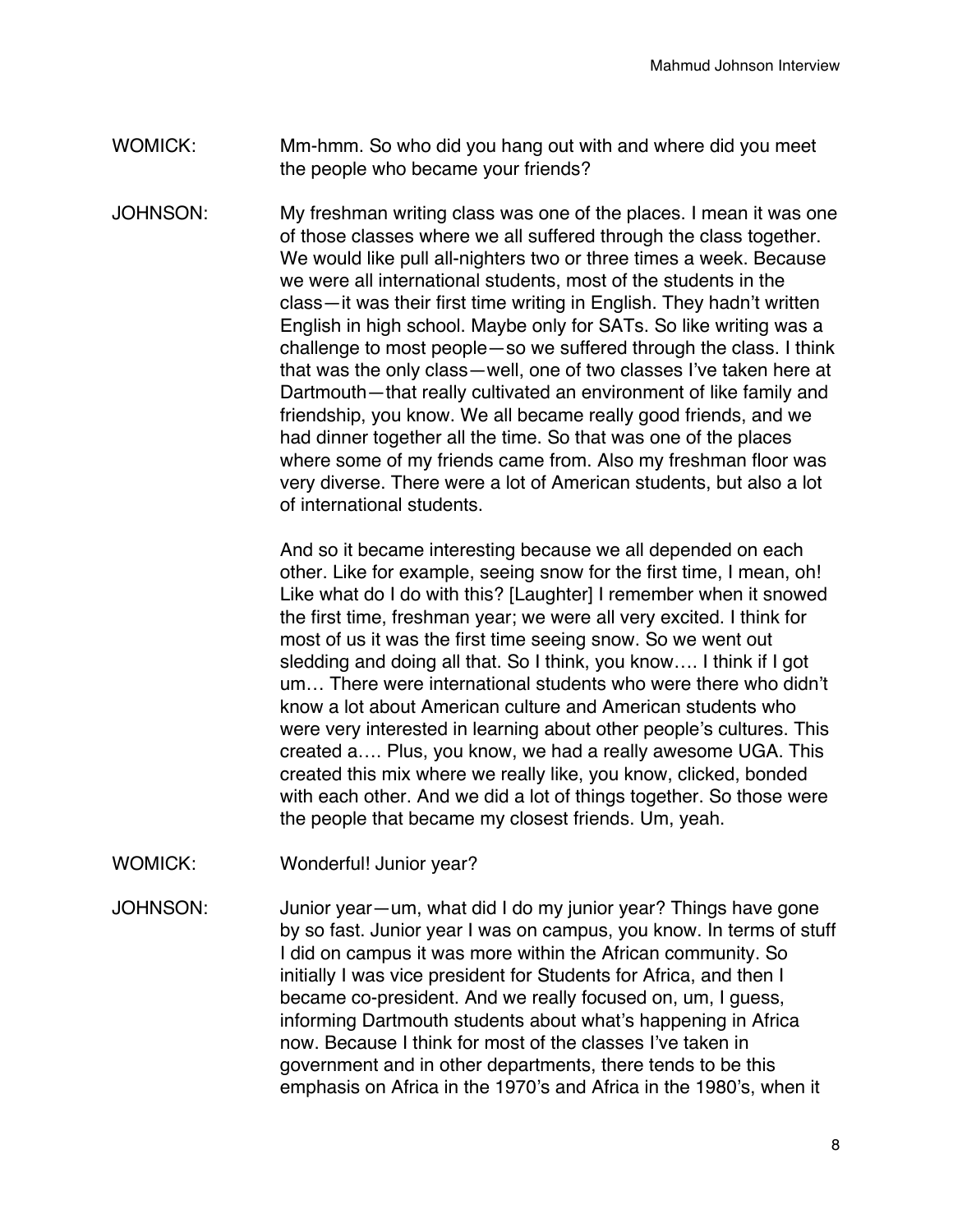was just the immediate post-independence period for most countries, and the economies weren't that great and there were a lot of civil wars. And so that image is something that people always go back to, and people talk about all the time. But Africa and what's happening now, you know, there are so many great things.

I think like seven out of the ten fastest growing economies are in Africa now. And you'll find that most countries have regular elections. Most countries are, um, making…most countries are, you know, investing substantially in education, in healthcare, and all that. There tends to be less of a focus on what's happened—the positive things that are happening now, and people tend to be stuck in the negative images of Africa or Africa as being this sort of continent with animals and all that stuff. And so, you know, so what we decided to do as an organization was to put up a set of events that really gave people a comprehensive picture of Africa. Because, yeah, you know, there are diseases in most African countries. And there are civil wars, maybe in a few countries. Those are realities, but those aren't the only realities.

So we wanted to give a clearer picture of what's happening. So we put up a convention called Mbele Africa Convention, where we had students from about 18 different universities in the US come to Dartmouth for one weekend. And we were fortunate enough to have the deputy director for the IMF, Africa Department. And also President [Ellen Johnson] Sirleaf from Liberia. She didn't come, but she sent us a video message to, you know... The theme for the convention was: What role can young people play in moving Africa forward? And there was a really good discussion.

But the entire thing was focused on what young people are already doing in their own communities while being students here in the US. What they're doing back home or here to contribute somehow. And so we had interactive sessions where people were talking about their stuff. People talking about, like, "Oh I had this project where I built libraries in my country." Or, you know, "I have this project where I work with women to build farms for themselves and generate income for themselves." So all these things where people were, you know, essentially inspiring other people. But they also like, you know, sort of like a how-to. Look, you know, here's how I did it. Here's what I learned from this experience. That sort of interaction I think is very valuable in terms of helping people to build a network. But also in the terms of like giving people a perspective on what's possible and how most people went about doing it.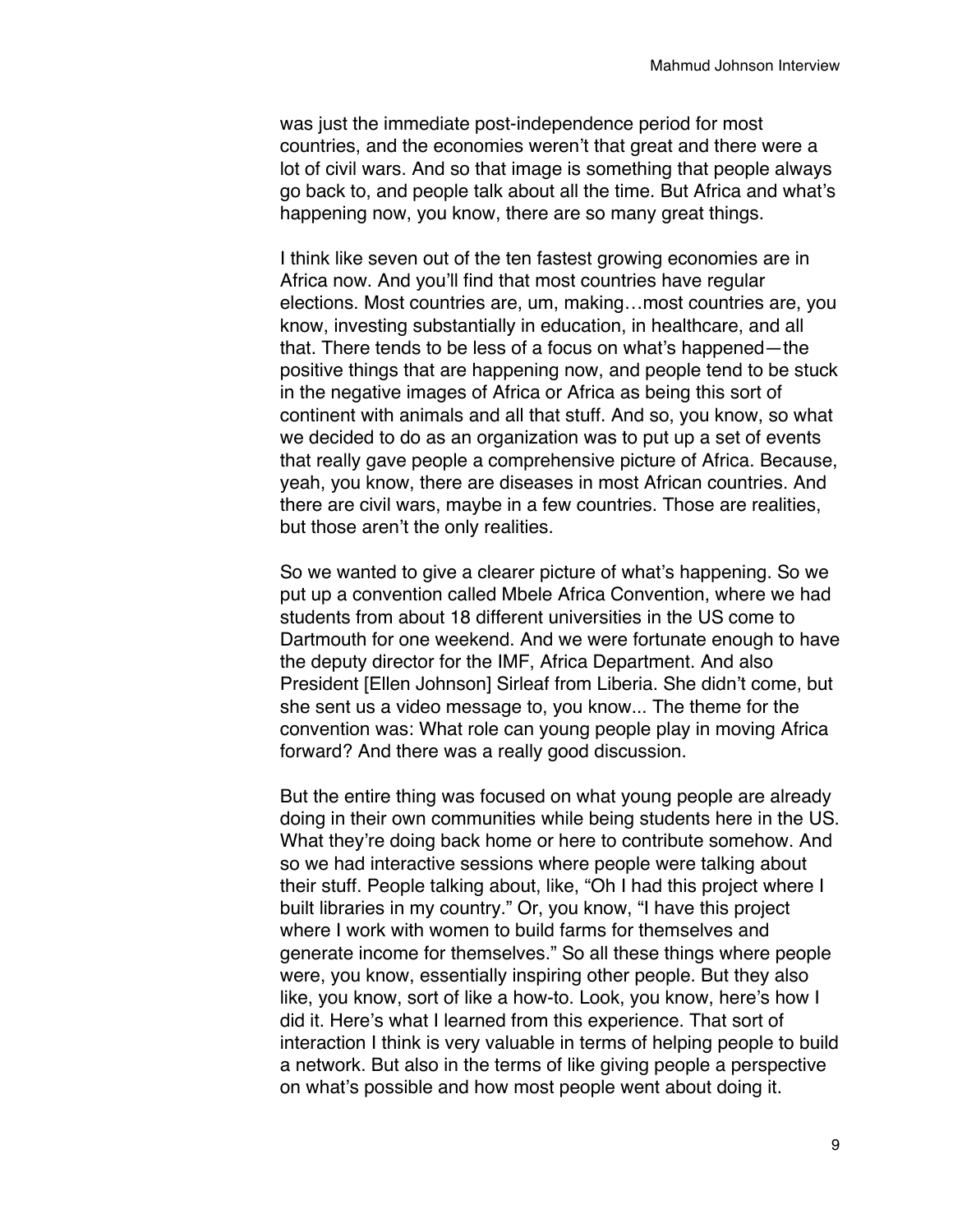## WOMICK: Mm-hmm.

JOHNSON: So that was one thing that we did. And we also did Africa Week which was a whole week of activities about African students and contemporary African issues and culture and so we had, you know…. Like what we're discussing now, you know, you're asking about my story. This is something that… I think a lot of people have real interesting stories, but there is not—there aren't a lot of spaces where people can communicate their stories to a larger audience.

> So what we decided to do was to put up an event where we had a few students on the panel who talked about how they came to Dartmouth and what their experience here has been. Um, we also—there was also like, you know, talking about political and economic stuff.

So we had the guy who's the chief economist for USAID. And he also served as an economic advisor to President Sirleaf in Liberia. So he knows a lot about what's happening. Now he's even written a book called *Emerging Africa*. Um, his name is Steve Radelet. And he came to the campus, and he gave a really good talk, I think—a lot of people really appreciated the talk—on *how do you think about African countries now*? With Africa being a continent of 53 countries. Um, it's not okay to think of Africa as one monolith. And how do you sort of look at what's happening in Nigeria in comparison to South Africa, in comparison to Chad, and all that stuff? And how do you, uh, have a broader picture of sort of the complexities and variations in terms of what's happening across the continent.

So I thought it was pretty good. Um, there were a lot of cultural events as well, you know, potluck and dances and all that stuff. So, yeah, in terms of like me being active, I think those are the two things that I did. And other than that I tried to just relax and, you know, to take time for myself and you know sleep and hang out with my friends.

- WOMICK: And then senior year.
- JOHNSON: And then senior year. Um, senior year, I resigned from everything on campus. So I wasn't involved in anything. I was um—I was part of the Rockefeller Leadership Program, but otherwise I wasn't actively involved in anything on campus. I think, yeah. Aside from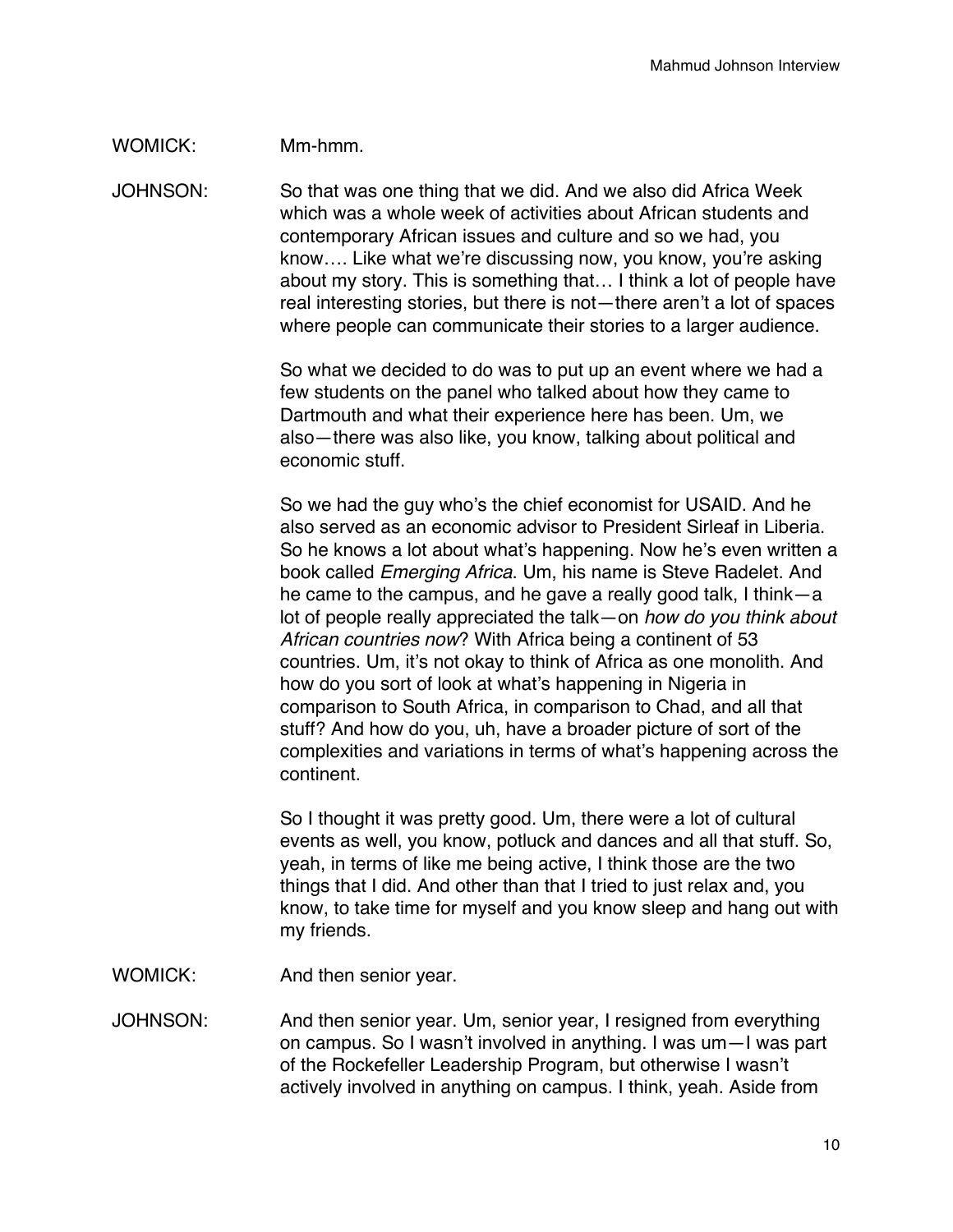the uAcademy trip that we did in December. Do you want me to talk about that?

WOMICK: Yeah, you can talk about that.

JOHNSON: So, okay. So junior year for my summer… Junior summer I worked at the business school for the Paganucci Fellows Program where we worked with Global Grassroots, which is an international nonprofit organization that… Basically their mission… Well, they've been working in Rwanda for six years providing personal leadership, and they have this curriculum called, you know, the Academy for Conscious Social Change, where it's actually based on understanding yourself as an individual as a basis to create positive change in the world. And so there's a lot of, um, emphasis on meditation and sort of Yoga, uh, to really understand, you know, who you are as an individual, how do you maintain balance in your life; before branching out into the world to do anything.

> So they have been doing that in Rwanda for six years. And they've gotten a lot of requests from people all over the world; saying, oh, you know, we really like your curriculum, it's cool; can you expand it to our countries? And they didn't have the resources to expand to 70 countries. So they figured out how they could do this in a resource-efficient manner to meet all these demands, was to create an online platform, um, where… it's like an e-learning tool. You log in, you complete all these modules. You, um, you fill out the homework assignments and in the end, what you've come up with is a social venture plan of, you know, what the need is. How do you identify stakeholders to help you solve this problem? What's your approach to solving the problem? What resources would you need? How do you sustain the project? All those things. To challenge people to think about those.

> So they created this, and our job as Paganucci Fellows was to figure out, how do you market this kind of stuff? How do you market this project to people in…because they're targeting post-conflict developing countries. How do you market this product? How do you, um, get people to use this product? And also how do you build an infrastructure of support around this so that you ensure that you address barriers to access—the fact that the internet is not widespread in most countries. How do you get people who are going to benefit most from this product to use it? Um, so, yeah. That's pretty much what the internship was about. We ended up doing a research trip to Liberia in June—no, in July of 2012. And we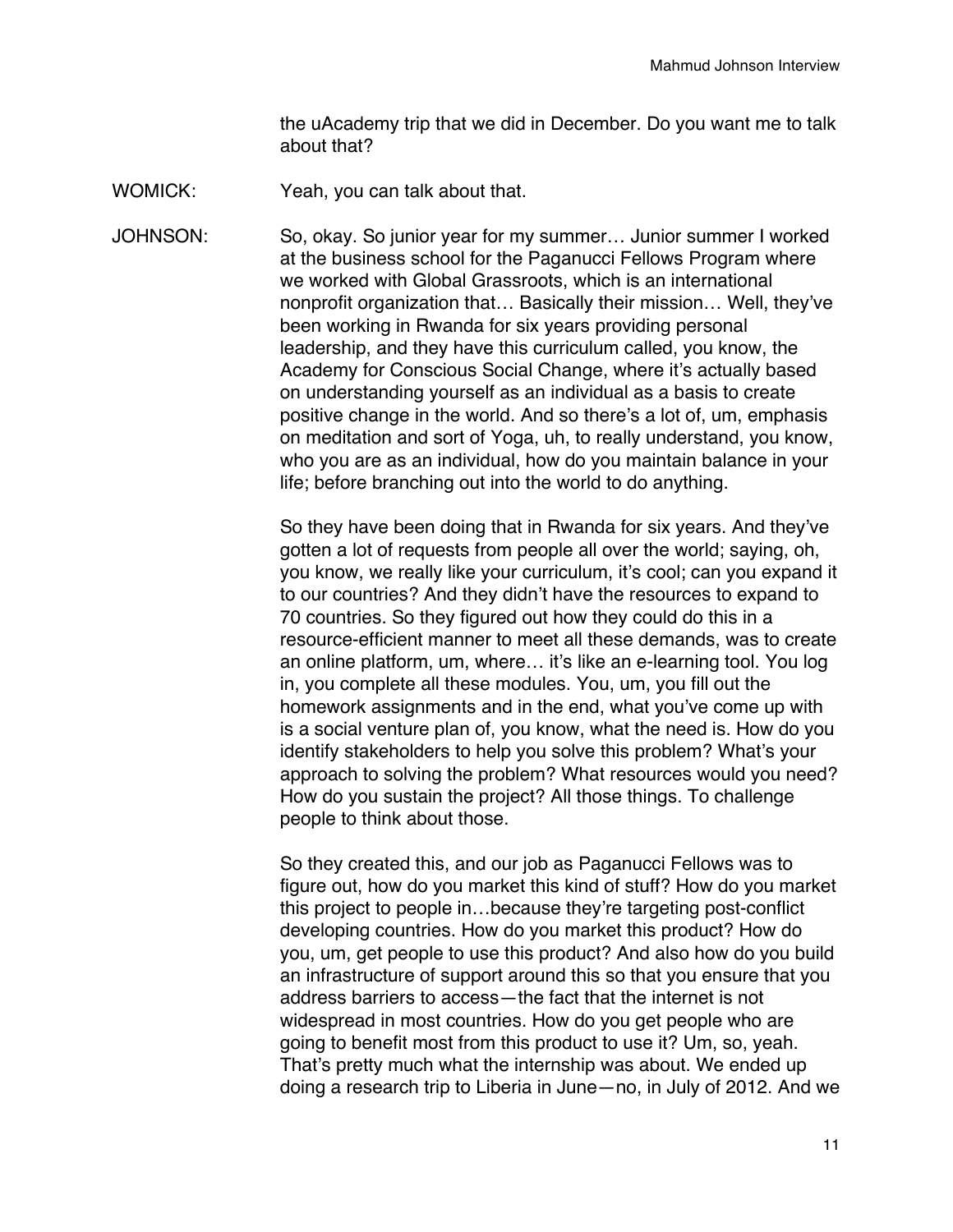also did the uAcademy trip in December as a follow-up to that, to really solidify most of the discussions that we've had.

And to think about, is there a way that we could combine, um, Dartmouth… So there are lots of students here at Dartmouth who are interested in international development and service and social change. And there are also a lot of young people in Liberia who are also interested in the same things. So how can you combine both groups so that you design some sort of engagement that serves both groups equally? Um, so that's what we did in December… of 2012. That was also in my senior year anyway. But, yeah.

So junior summer was Paganucci Fellows. And then senior year I did the uAcademy trip. And…yeah. Now here I am; still haven't gotten over the fact that I'm going to be out of here soon. I mean I'm extremely excited to be out just because I feel I'm going to go back home. There's a lot going on in Liberia now and I want to be a part of all the cool stuff that is happening. But then I've been here for four years, and I have some pretty good friends here. And I'm going to be thousands of miles away. I can't get on a plane and go to New York to visit my friends. So that makes me sad.

- WOMICK: Yeah. After graduation, how do you see yourself staying involved with the College—if at all?
- JOHNSON: Oh, in a lot of ways. In a lot of ways. I think—I consider myself, and other people consider me, a connector. As in, like—it's very likely that if I work with somebody once and I meet somebody else who has the same interests as that person, I want to connect both of them. And I think that there are lots of skills and resources that Dartmouth students have access to, that the College has in general. And I think that there's a lot of learning opportunities that Dartmouth students can have in my country. So my goal is to leverage my connection or my affiliation with communities to really create change.

So, um… and this is something that I, you know, I see happening, regardless of what I do. I mean, I don't want to go into the details of what I'm going to do. But say for instance we're thinking of, I don't know, like some sort of…. Maybe if I decide I want to set up some sort of organization to address some need that has maybe like an engineering component to it, it's very easy for me to come back here and tap into the resources at the Thayer School to bring Dartmouth students into that look to sort of think about, you know,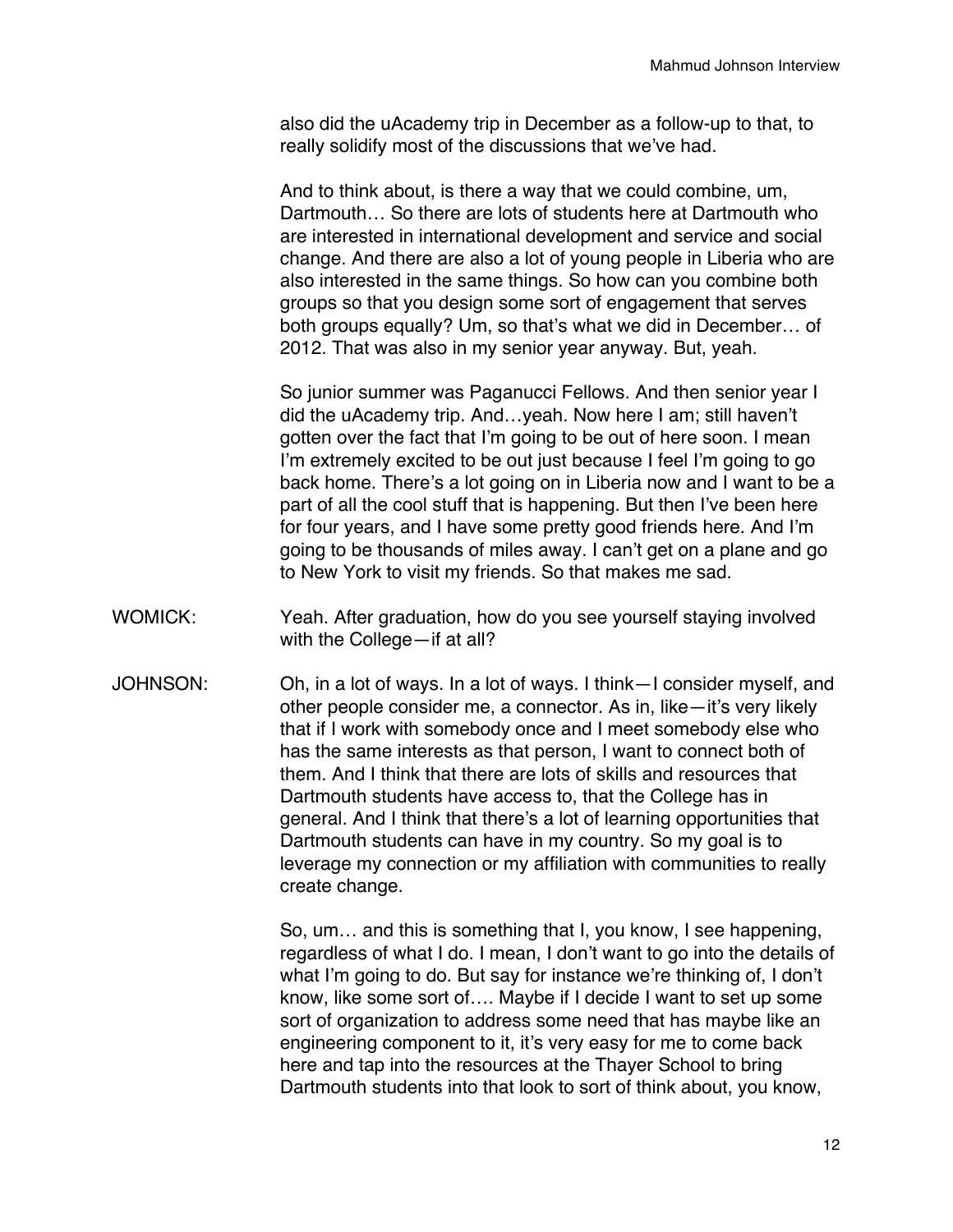like what sort of engineering design can we bring in here? Which is—they're going to be contributing their technical expertise, but they're going to be working to solve a problem they haven't encountered before. So in a sense, it's like, it's a learning opportunity for them.

But then, they're also solving a problem that is going to benefit the people there, you know. So how can you bring both groups together to work together in a way that is mutually beneficial? I think it's very similar to the uAcademy model. But I think it can be applied in so many ways. So definitely I think what I plan to do is to continue to leverage my connection with Dartmouth, as well as me being a Liberian, um, to solve problems in our community. However vague that may—I mean trust me, I have all kinds of ideas in my mind, but I don't want to say them now.

- WOMICK: No. That's good. That's good. So I guess big picture-wise, would you say there is such a thing as the Dartmouth community? And if so, who's a part of it?
- JOHNSON: I would say that there are communities at Dartmouth. Well, yeah. I think that term, we say it a lot. But, yes, it's not useful to think that there is *a* Dartmouth community. I think there are pockets of communities here at Dartmouth that people fit into. And I think that the term "Dartmouth community" is just an idea, and I don't think it's actually real. Because community for me is something that… something that everybody buys into, and everybody feels connected to, not necessarily for the same reasons.

But the common denominator among those people is this idea that, you know, we're in this together. And I think, um, that for several reasons, it's not the case for most people. I mean I've had a very different experience here at Dartmouth, um, from most people. And oftentimes when I'm listening to…like, maybe for example, people talk about sexual assault or something like that. That is not something that has happened to me before. But that doesn't mean that somebody who has had that experience…that doesn't invalidate anybody else's experience. You know what I'm saying?

WOMICK: Mm-hmm.

JOHNSON: Um, and so I've realized that —what do I want to say? Basically I've realized that different people have had very different experiences here. And I think it's basic that we can say that, and that it's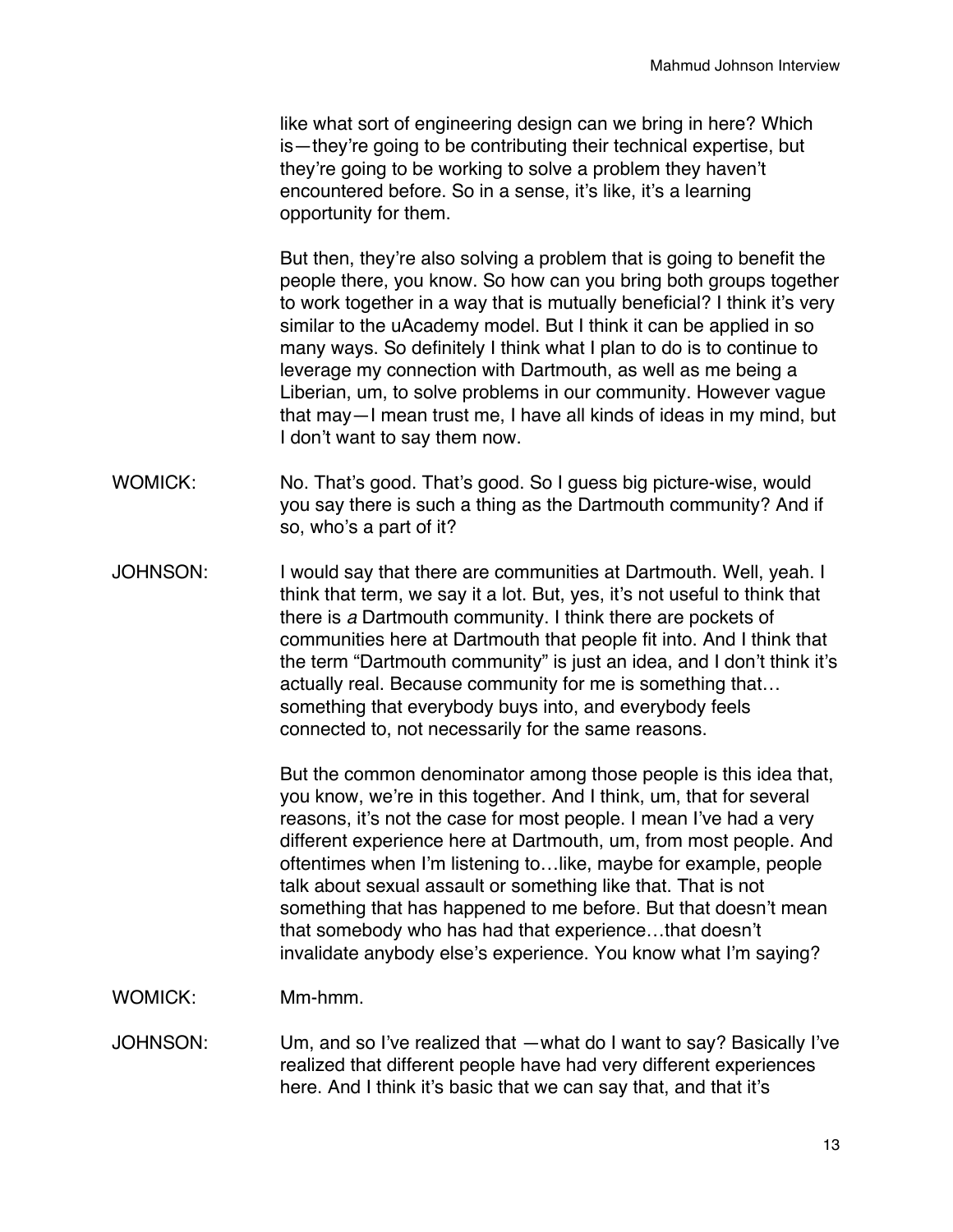probably not possible to say that everybody, you know, sort of has the same feelings towards Dartmouth, and everybody thinks the same way about Dartmouth. So yeah, I don't think the idea of the Dartmouth community where, like, everybody's in this like bubble and everybody's like, you know, sort of camaraderie where everybody's together and happy… I don't think that exists. I think there are smaller communities here at Dartmouth where people feel more connected and more fulfilled in those communities.

- WOMICK: Mm-hmm. Have there been any times where you felt like you didn't fit in here?
- JOHNSON: Yeah. I don't—you see me, you know, at a party maybe at a frat or something, but I don't really feel like I fit into that community, the Greek culture. I don't know. I had grown up very independent; I've led a very independent lifestyle. For example, when I was applying to colleges, my parents didn't even know that I was applying to colleges here in the US—
- WOMICK: [Chuckles.]
- JOHNSON: Um, until I got in. So I've always been the kind of person who's always wanted to do things on my own. I'm not sure why. But like, for me I think the worst thing that…one of the things I hate most is to feel like I'm being controlled. I don't like that. [Chuckles.] So sometimes it gets hilarious because even if I decide I want to do something and I feel like somebody's trying to push me in that direction, I'm going to like try to push back against it. That is why…I'm a very independent person. And I feel like, you know, there are several communities, like, not to blanket…or to make a blanket statement, but I think to some degree there's a lot of pressure in the Greek system to fit in, and to do certain things, perform certain rituals, that I wouldn't feel comfortable with. It just doesn't fit in my personality of me doing whatever I want to do whenever I want to do it.
- WOMICK: Mm-hmm. And so you didn't join a Greek house.

JOHNSON: I didn't, no.

WOMICK: Was that ever something that you considered?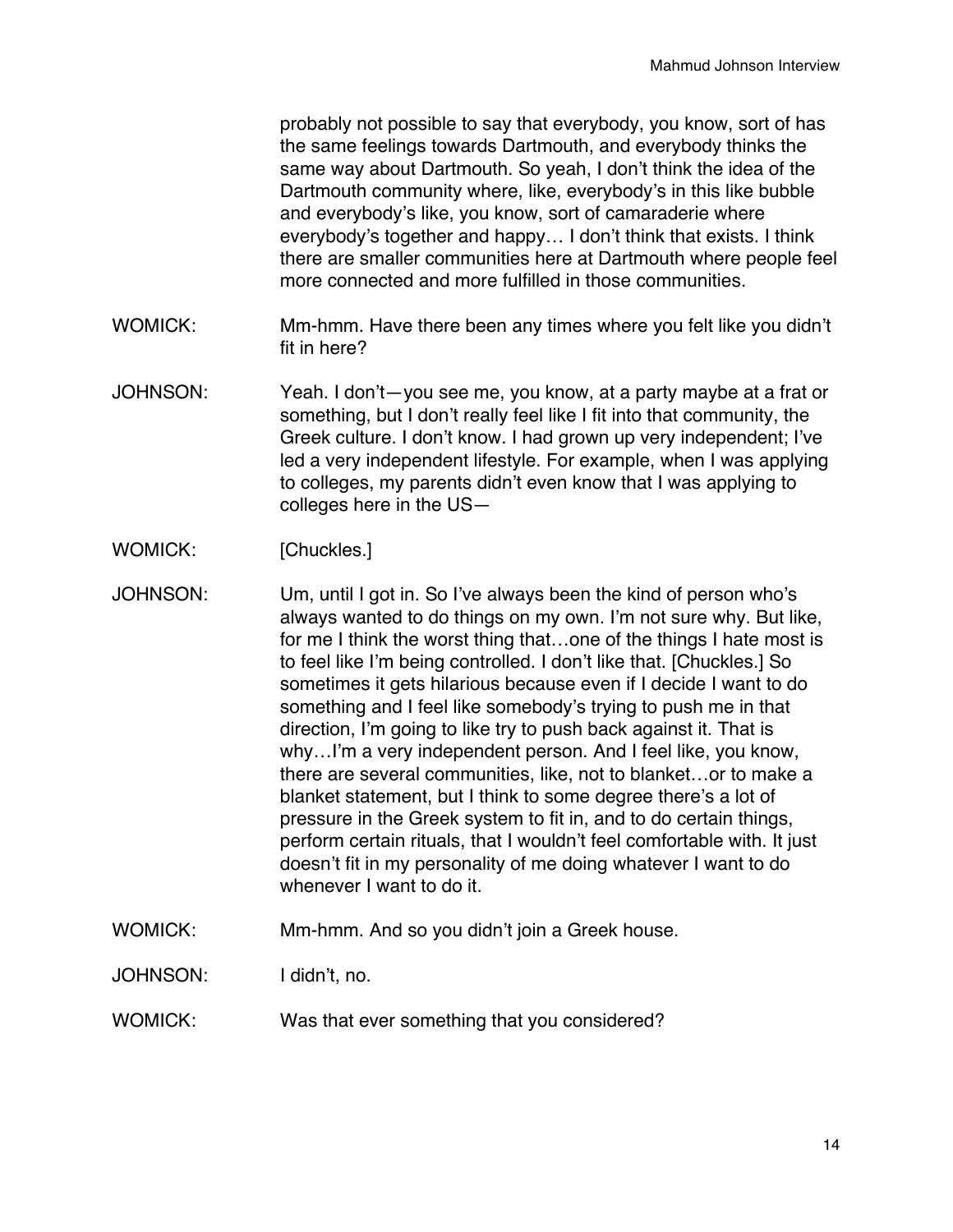- JOHNSON: I thought about it. I even went to one of their discussions, to one of the—how do you call it? Where you wear a suit and you go and talk to the guys.
- WOMICK: Oh, the rush?
- JOHNSON: Yeah, the rush. I went the first night. I just kept hearing this—me saying to myself, *why am I doing this? Why am I doing this?* There's a lot of…. First of all, the place is very noisy, and I can barely hear what this person is saying. I'm half interested in what they're saying, [both laugh] you know. So like why am I trying to force myself into this? It just felt extremely uncomfortable. I got invited to go back the next day, but I decided not to go because I think…then I spent the night thinking about how can I justify this to myself? And I couldn't come up with an answer that satisfied me. So I was like, I'm just not going to do it.
- WOMICK: Mm-hmm.
- JOHNSON: Yeah.
- WOMICK: What about times that you felt like you did fit in?
- JOHNSON: Um, there are lots of times when I feel like that—that I do fit in. And I think…I've been part of certain programs here at Dartmouth where I may be the only international student or may be the only African student, and I think—I've noticed that people listen when I speak. People value what I have to say. People value that I have a different perspective on things. And that has happened a lot. Sometimes in my classes, sometimes outside classes, like in some programs I've been a part of. Um, also I think, you know, within my community of friends, my circle of friends, or within the organizations that I'm part of, I feel very, um, very connected to those communities. And that's probably because those organizations have ideals or values that I care about. And so it's very easy to fit in—in those cases.
- WOMICK: Mm-hmm. Do you think that there is a certain type of person who has an easier time fitting in at Dartmouth overall?
- JOHNSON: Yeah. I think overall somebody who's very outgoing, somebody who's, um… yeah, very extroverted, you know, like somebody who's always on twenty. You know what I'm saying? And, yeah. So somebody who has a lot of energy and can always like go out to the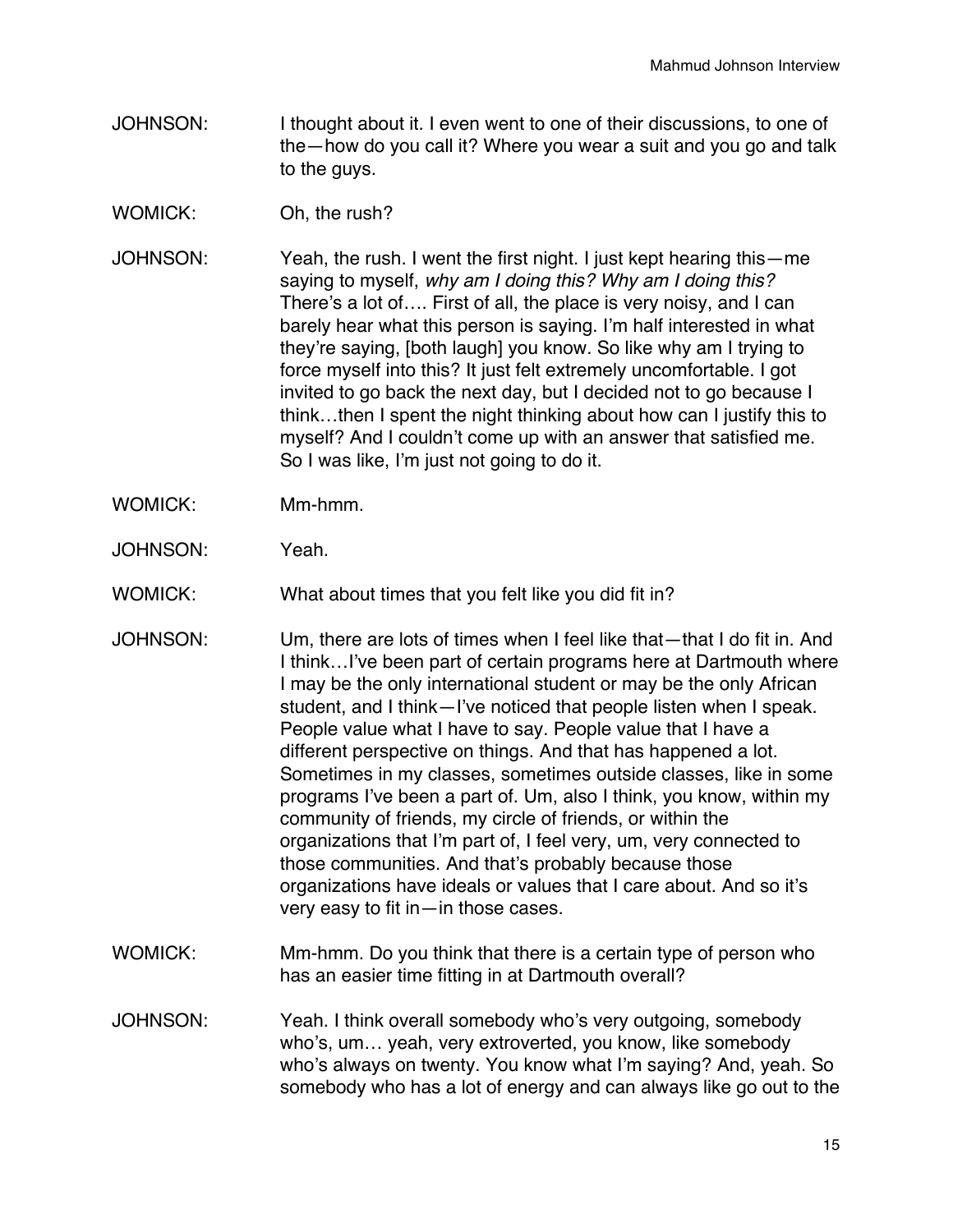parties or can always, you know, like start a conversation. And, you know, like…yeah. Somebody who's the center of attention sort of thing. Those people, it's very easy to fit in. Um, that's because I think here there's a lot of emphasis, I guess, on…. Like social interactions here are very based on sort of like how things appear. So like, you know, like I don't know… I'm mumbling. But basically I think , you know, people who are always…have a lot of energy and can always like, you know, be out all the time and carry the conversation. Those people are the ones who…it's pretty easy to fit in, you know?

- WOMICK: Mm-hmm.
- JOHNSON: That's because I think the dominant social scene here is the Greek scene. And so in a sense, you know, I mean those are characteristics that are valued in those spaces.
- WOMICK: Yeah. So looking back over your time here, how you would say that Dartmouth has changed?
- JOHNSON: How would I say Dartmouth has changed?
- WOMICK: Mm-hmm.
- JOHNSON: I don't know. Um, that's an interesting question. I don't know if Dartmouth has changed or if—it's hard to tell if Dartmouth has changed or if my perspective on things has changed.
- WOMICK: Mm-hmm.
- JOHNSON: Um…Yeah. I don't know, I mean like of course there are social changes like the presidents coming and going out. And the changes to the dining halls and stuff. Um, I think…. Well, from sort of, I guess, high-level perspective… Um, and again, it's one of those things where it is difficult to know if Dartmouth has changed or if it's just my perspective. Because, for example, with the recent protests on campus, I think, um, there are lots of people who for the first time got to hear several things like, "Ooh, I didn't know this existed." So in a sense, for those people, it may be a change for them. But that doesn't necessarily mean that Dartmouth is changing. These things have always been happening. But people are just starting to realize those.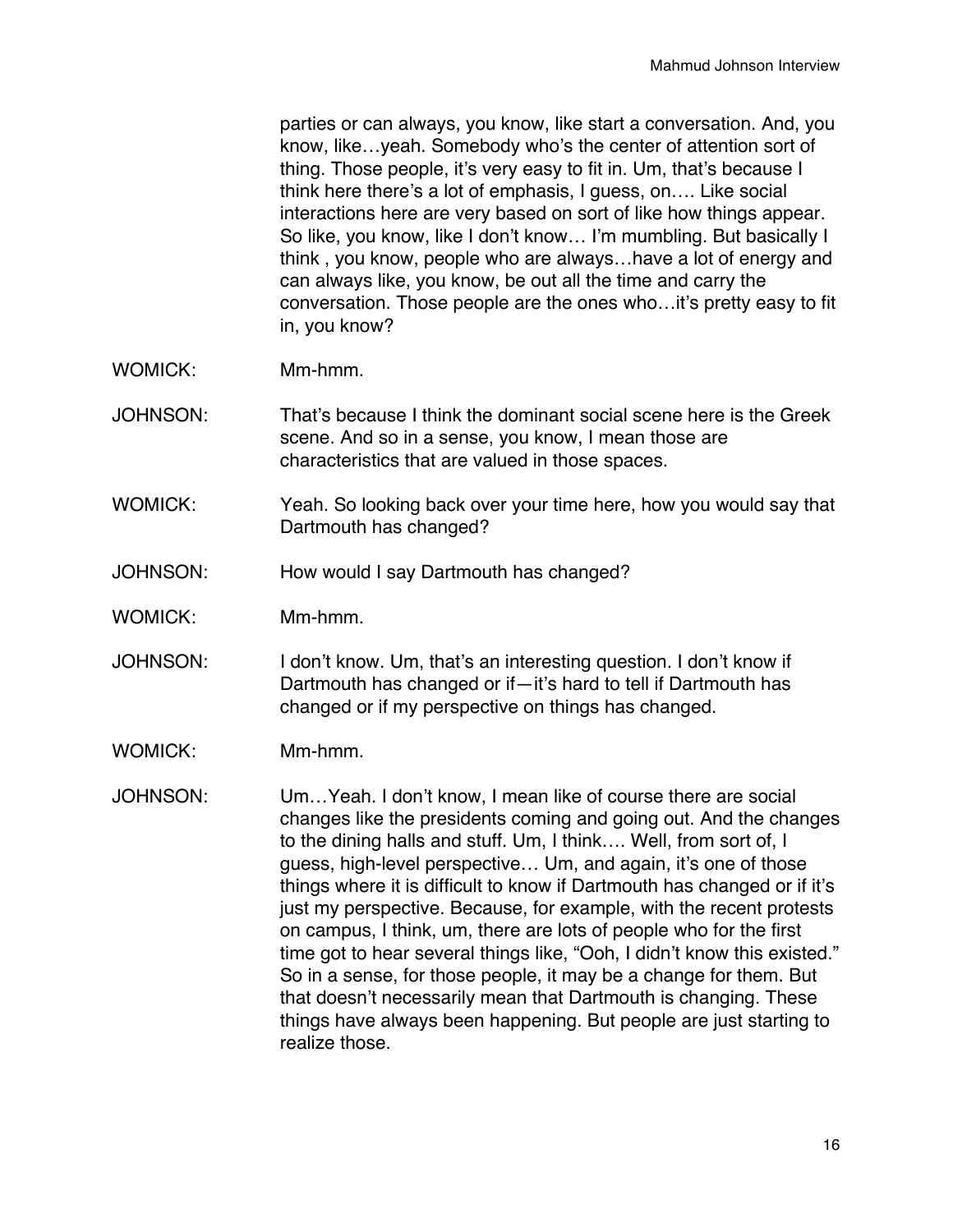But if you were talking about what has been missing with the protests on campus, I think there's a lot of discomfort in this country in general with talking about race and talking about socioeconomic status and privilege and all that. And what this protest did was to sort of shock the system; wherein there was no alternative but to have a campus-wide conversation about what's happening and why these things are happening. And also to challenge people about their own complicity, you know.

I remember having several conversations with friends before where like, "Oh did you read this article? This person had this experience." "Well, I haven't had that experience before, so…" In a sense it's like, you know, the idea that if I haven't had this experience, then it's probably not valid. Which I think is a very wrong and damaging idea. And so even for me it was, you know, a chance to sort of I guess reflect on my own privilege: the fact that I'm male, I'm African. What does that mean? What privileges do I have that other people don't have? And how does that affect my perspective and how I engage with the bigger issues on campus?

And I think the past few weeks was very integral in giving us all a wake-up call to see these things. Here are some things that aren't that great about this school. And how can we, as a community, you know, try to address this problem? Because the fact that it doesn't affect you doesn't mean that it doesn't affect somebody else. And even talking about notions of how these things affect you, some things might not affect you physically, but it might affect you psychologically, you know; it might affect how you approach the world, in a way that might not necessarily be the best.

So taking a step back to think about all these things, I think if you talk about change, I think having…going from that state where a lot of people are sort of hush-hush and people want to be tactful about everything, moving from that place where you get to the point where you actually have to think about these difficult issues and try to address them. I think that in itself was some change. Yeah.

- WOMICK: What about you? How do you think you've changed during you time here?
- JOHNSON: I think I've growned—[laughs] "*growned…"* I think I've grown tremendously. I just had a conversation with somebody about this recently. I've always been somebody who has had a lot to say, in the sense that I'm a very observant person. So that, you know, it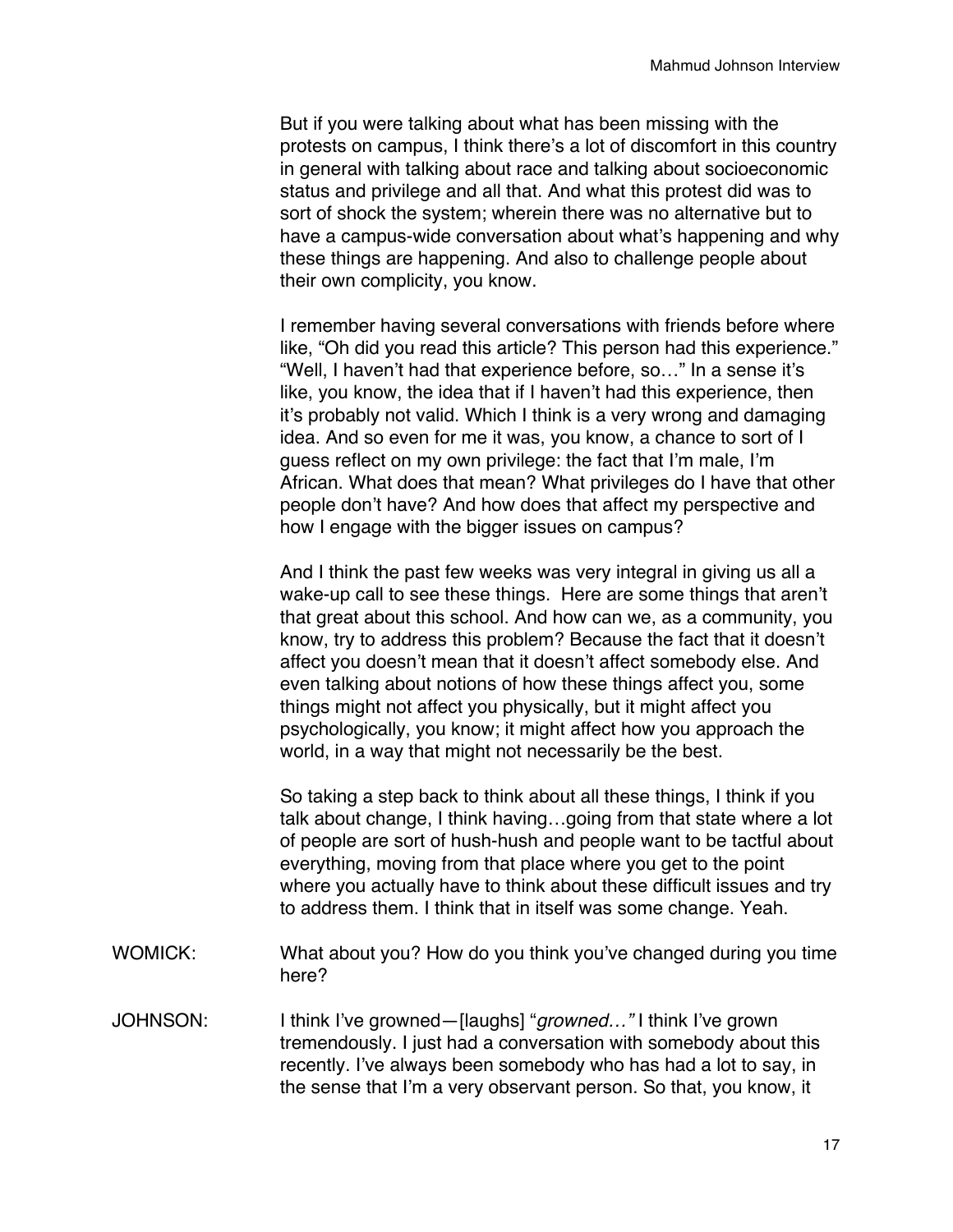was like whenever I'd go anywhere, I'd always observe people. I remember when I was little, I would go to places, and I wouldn't say anything. But I would observe; I would like remember people's accents, people's mannerisms, the words that they mispronounced and all those things. Um, so in that sense like I've always been—of course I have a lot of opinions of my own. However, in terms of expressing them, I was a very shy person when I was growing up. I don't know why. Naturally I was a shy person and still to some degree I am a shy person. And there wasn't a lot of conversation in my family, you know, to talk about all these things. And so, coming here…. I remember freshman year it was very difficult for me to speak out in class just because that was not something that I was used to doing.

And so in that sense, in terms of like building confidence and seeing that, you know, it is possible for me to contribute something that is unique. I think just boosting the confidence a lot over the four years that I've been here. I think also in terms of I guess putting life into perspective. Like, you know, what's important? What matters? I mean when I was growing up in high school, academics was the main thing. You know you had to do well in school and achieve all these things. And I realized that…. So, yeah. I had always been an ambitious person going after all these things. I mean being part of this one, being part of that club and all this and all that. But I realized that those things don't bring fulfillment at all. Um, like, you say, "Oh, wouldn't it be cool if I became president of this thing? And wouldn't it be cool if I got an internship?" You like work your butt off doing a lot of ridiculous things to get there. And realize that, you know, when I get there, next I'm thinking of, how do you get to the next stage? So there's constantly this race to be at the next place. It's almost like you're running after something, but you don't know what it is you're running after.

And I think, um, being here and seeing how intensely competitive this place is just made me, uh, think about what our values are. What does success mean to me? Um, what do I really want to do, and how can I go about doing that despite the fact that I may not be what is cool to do? I think being here has helped me put all those things in perspective because like, I don't have to be the first person in the class. You know I don't have to have the highest grade in the class. That's not what matters. What matters is the kinds of relationships I build with people. What matters is how can I be true to myself and do things that really interest me. So really, you know, taking a step out to really figure out like why is it that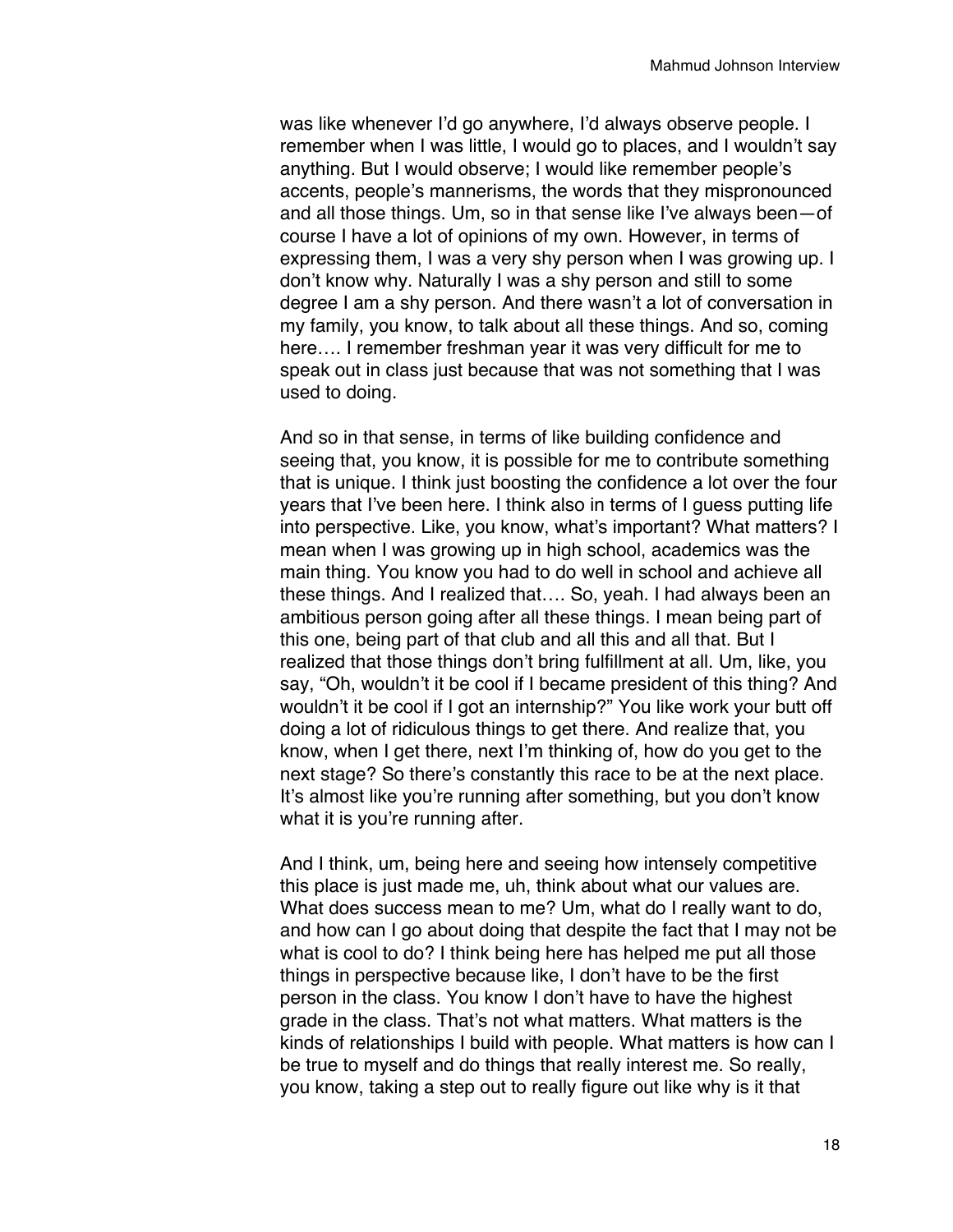after achieving all these things, I still wasn't very happy, you know? Again, I went through this long phase in fact. Now when I look back, I realize that I was depressed, but at the time I didn't realize I was depressed. It was like at this point in my life, I just didn't feel motivated to do anything, you know. It was a really low point. And um, looking back now, I think, having gone through all that, what I got from that was that what matters is having a group of friends that support you.

Also what matters is doing things that matter to you. Once I started doing those things, my life changed so much. And I'm not sure if I would have had this wake-up call had I not been in this very competitive environment, where I didn't get some of the things I wanted to get.

- WOMICK: Wonderful. Um, is there anything else you'd like to talk about before I turn these things off?
- JOHNSON: This is cool. Really cool. It reminds me of being on the radio back home—
- WOMICK: [Laughs.]
- JOHNSON: The radio show.
- WOMICK: Yeah, you've got the voice.
- JOHNSON: [Chuckles.] Thanks. Um, but, yeah. Overall I think… one thing I've learned, looking back…you asked me a question like, you know, how did I come to Dartmouth? I'll give you the short answer. That is very short, you know; you can answer that question on so many different levels. When I look back on my life, there's this thread I see where like you have to leave some room for serendipity. You can't plan everything. Um, so, for example, with me like…. So I had gone to high school. I remember elementary school being very easy for me. It was very easy if you had the capacity to do exams and like do very well. And so I'd flown through. I was like, there's this thing—mid-year promotions; I'm not sure they have them here.

But they have like mid-year promotions in Liberia. So that like at mid-year, kindergarten is moved to first grade. And when I was in fifth grade, I completed fifth grade, and I really wanted to go to a different school. So my parents—I like harassed my parents to send me to this other school. However, this was so difficult to get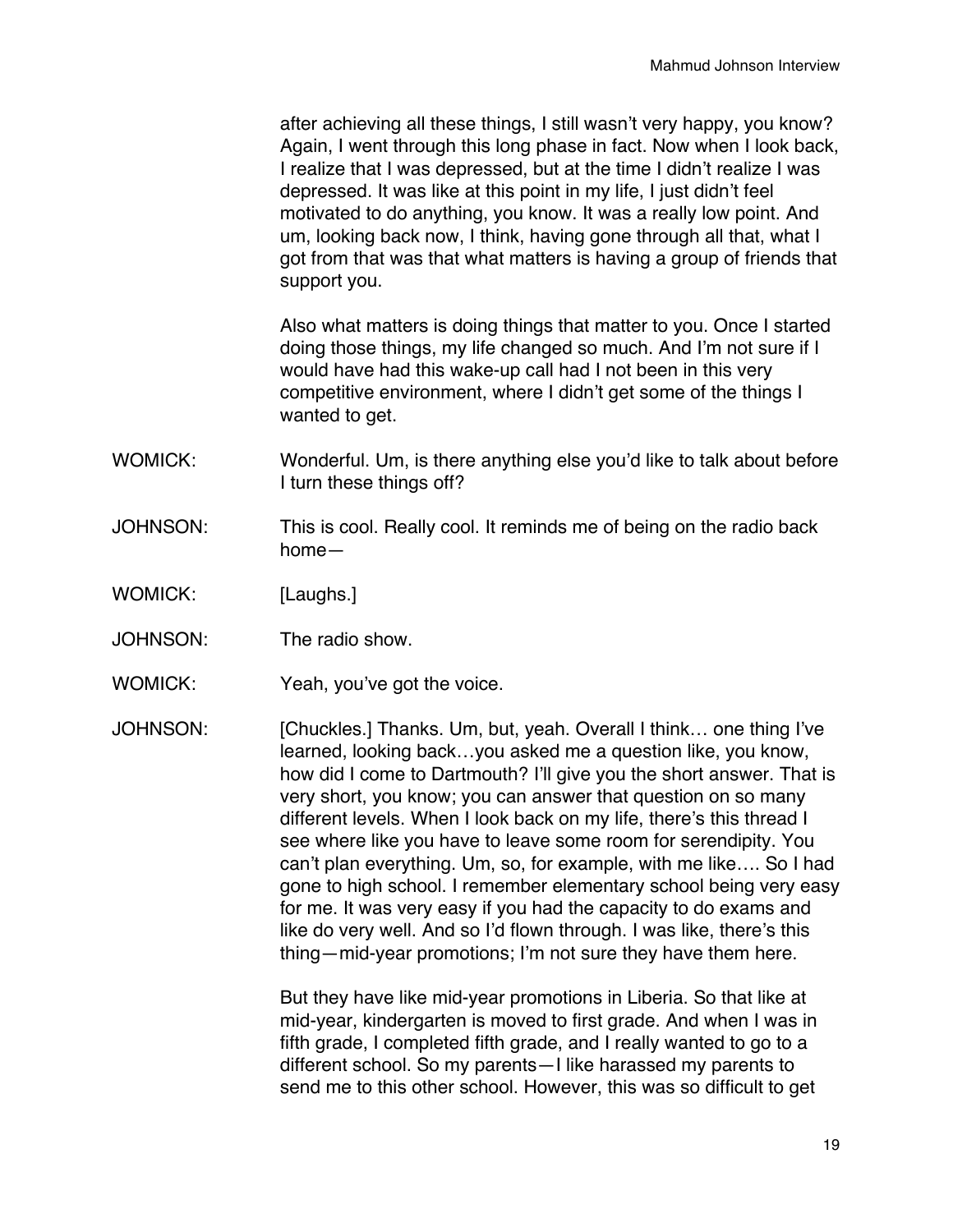into because everyone wanted to go to that school. And it wasn't about academic performance. It was more about…. Um, it was a Catholic school. I think Catholics were given preference in this school. So it was more about what connections do you have in there. So I didn't get into that school, and I had to go back to my old school.

And I remember I went to my old school, and I went to sixth grade, and the teacher said, "Your name is not on this list," you know. "Are you registered for this class?" So I went to the registrar's office and they were like, "Oh, we gave you a double promotion last year to seventh grade." And so I spent less time in high school than most people. The reason I say this is because when I got out of high school, I didn't realize…like looking back, it all fits together, but I didn't realize this at the time. When I got out of high school, I got an internship working in the president's office, um, where um…. Actually, no—before that, when I was in 11<sup>th</sup> grade in high school, I took part in this radio broadcast thing that is called International Children's Day of Broadcasting, where for one week kids take over the airwaves. We like run the radio shows, read the news, host like…do everything, essentially. Um, and I remember at the time we were writing exams in my high school.

So when you're writing exams like they have um, the elementary school kids go in the morning, and then the senior high kids go in the afternoon. So they selected 15 kids for this—selected 15 of us for this broadcast program. They were like, "Who—which of you can come to the radio station early in the morning?" And I was the only person who could do that because I was doing exams, which meant I had to go to school in the afternoon, and I was free in the mornings. So I did all the morning programs.

What happened is that...does this really - So you're talking about some sort of Oprah Winfrey Show. Like what everybody listens to. This is really popular, but it's a political show. A popular show that everybody listens to, including the president. In fact there was a segment on the program that was like, "Message to the President," where people would call in and send direct messages to the president. Like "Oh, you're doing this great" or, "I don't like what you're doing in this regard." So everybody listens to that program. And that's the only program that there were like no kids who hosted that program, because nobody could do that. So it was the actual host of the program. But there was a new segment on that show,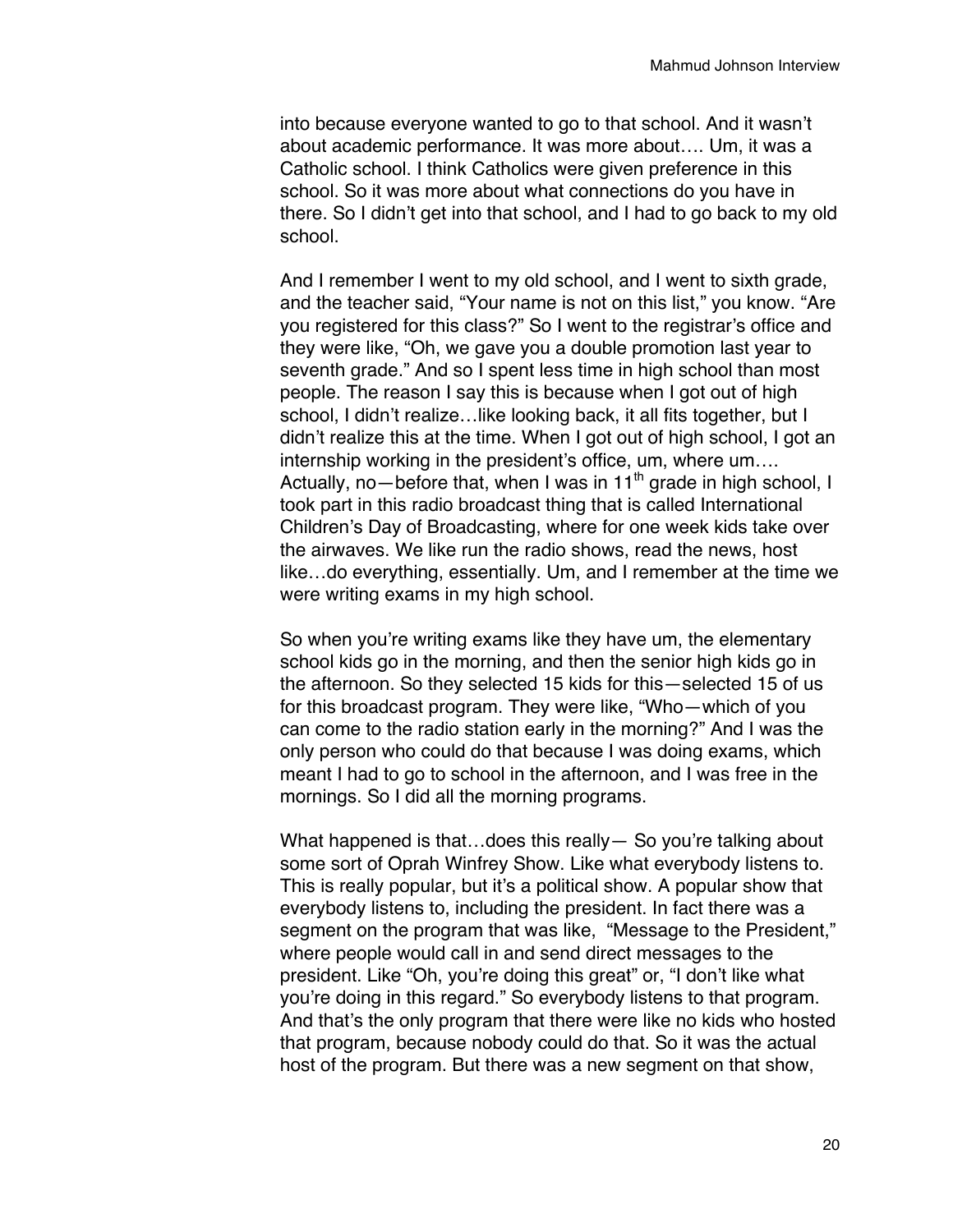and I would go in like 6:30 in the morning, 7:30, 8:30, 9:30, to read the news.

What happened is that the president heard me read a program, and she heard me on it. And eventually after the program she invited me to attend—to travel along with her and attend an international conference. So that was how I met the president for the first time. And when I graduated from high school, I managed to get an internship working there. And then through that internship I was able to get here. So like the thread that—and this may be like, me probably trying to be like… forcing my own ideas on it. But the thread I see there is like if I'd gone to that other school in fifth grade, I wouldn't have known that I was promoted because they didn't tell me beforehand. And so I would have finished high school a year later, and this internship probably wouldn't have happened. And I wouldn't have been here now. So it's like everything fit together.

Also when I was doing this internship, there was a scholarship to go to university in Namibia. Um, and I applied for a scholarship. I got it, uh, processed my papers and all that. I think it was only one or two weeks before I was scheduled to leave—for which I had to buy the plane tickets—and then there's… I think some email from the Liberian contact person in Namibia. It was like, "Oh, this scholarship—this university—is known for engineering. So we'd recommend that you send students that are interested in doing engineering through this thing…" And I was like, I'm not interested in doing engineering! So, well, they'll have to find somebody else to go to this school. And my boss at the time, she was like "You know what, Mahmud? Don't worry about it." She had a saying that, you know, "What will be, will be." So I was like, "Okay, sure." Then a few months later I got accepted to Dartmouth. So it's interesting—it's not as if to say Dartmouth is some sort of heaven or something like that, but it's interesting to see how everything sort of fit very nicely together.

I guess what I've learned from that is that the only thing I can do is to do the best I can do in this moment and not to think about, you know, *oh, I'm doing this because I want to get this tomorrow*. Because it's very difficult—most of the conscious decisions that I've made didn't lead to the outcomes that I'd had in mind. They led to even better outcomes than what was sort of in front of me at the time. So I guess what… yeah—what I've learned there is just, whatever situation I'm in at whatever moment in time, just do the